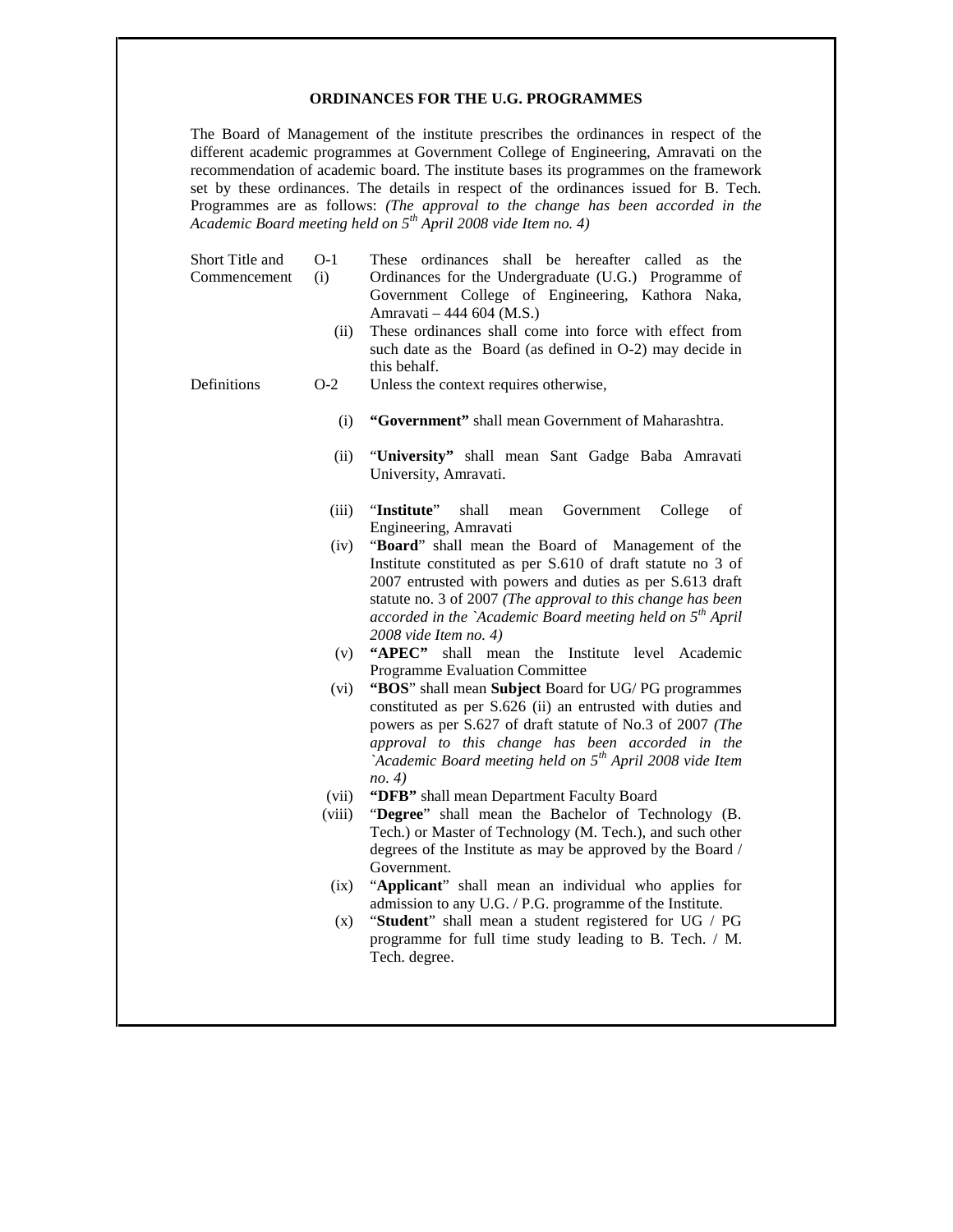- (xi) "**Direct Admission Student**" shall mean a student who is admitted directly to second year of the degree program after completion of the Diploma Course and registered for undergraduate programme for full time study leading to B. Tech. degree.
- (xii) "**Course**" shall mean a curricular component identified by a designated code number and a title.
- (xiii) "**Scheme of Teaching and Examination**" shall mean the scheme of teaching and examination for a programme of study as approved by the Academic Board / Board on the recommendation of Academic Board.
- (xiv) "**Course Coordinator**" shall mean a faculty member who shall have full responsibility for the course, coordinating the work of other faculty member(s) involved in that course, including examinations and the award of grades.
- (xv) "**Coordination Committee**" shall mean the committee of the faculty members involved in teaching a course in case more than one faculty is involved.
- (xvi) "**Grade Moderation Committee**" shall mean the committee appointed by the concerned department to moderate grades awarded by the course coordinators.
- (xvii) "**SGPA**" shall mean the Semester Grade Point Average.
- (viii) "**CGPA**" shall mean the Cumulative Grade Point Average.
- (xix) **"Academic Board"** shall mean the academic board constituted as per S.624 of draft statute no 3 of 2007 entrusted with powers and duties as per S.625 draft statute no. 3 of 2007. *(The approval to this addition has been accorded in the `Academic Board meeting held on 5th April 2008 vide Item no. 4)*
- (xx) **"EC"** shall mean Examination committee constituted as per S.628 of draft statute no 3 of 2007 entrusted with powers and duties as per S.64429 of draft statute no.3 of 2007. *(The approval to this addition has been accorded in the Academic Board meeting held on 5th April 2008 vide Item no. 4)*
- 
- Ordinances O-3 (1) The Institute shall offer UG programmes as the Board / Government may approve on the recommendation of the Academic Board either on its own or on the initiative of a Department and / or on the direction of the Board / Government. Provided that an interdisciplinary programme may be proposed by a Department or by a committee appointed by the Director for the consideration of the Academic Board and the Board / Government.
	- (2) The procedure for starting a new programme, temporarily suspending a programme or phasing out a programme shall be such as may be laid down in the regulations.

Page No. 2/30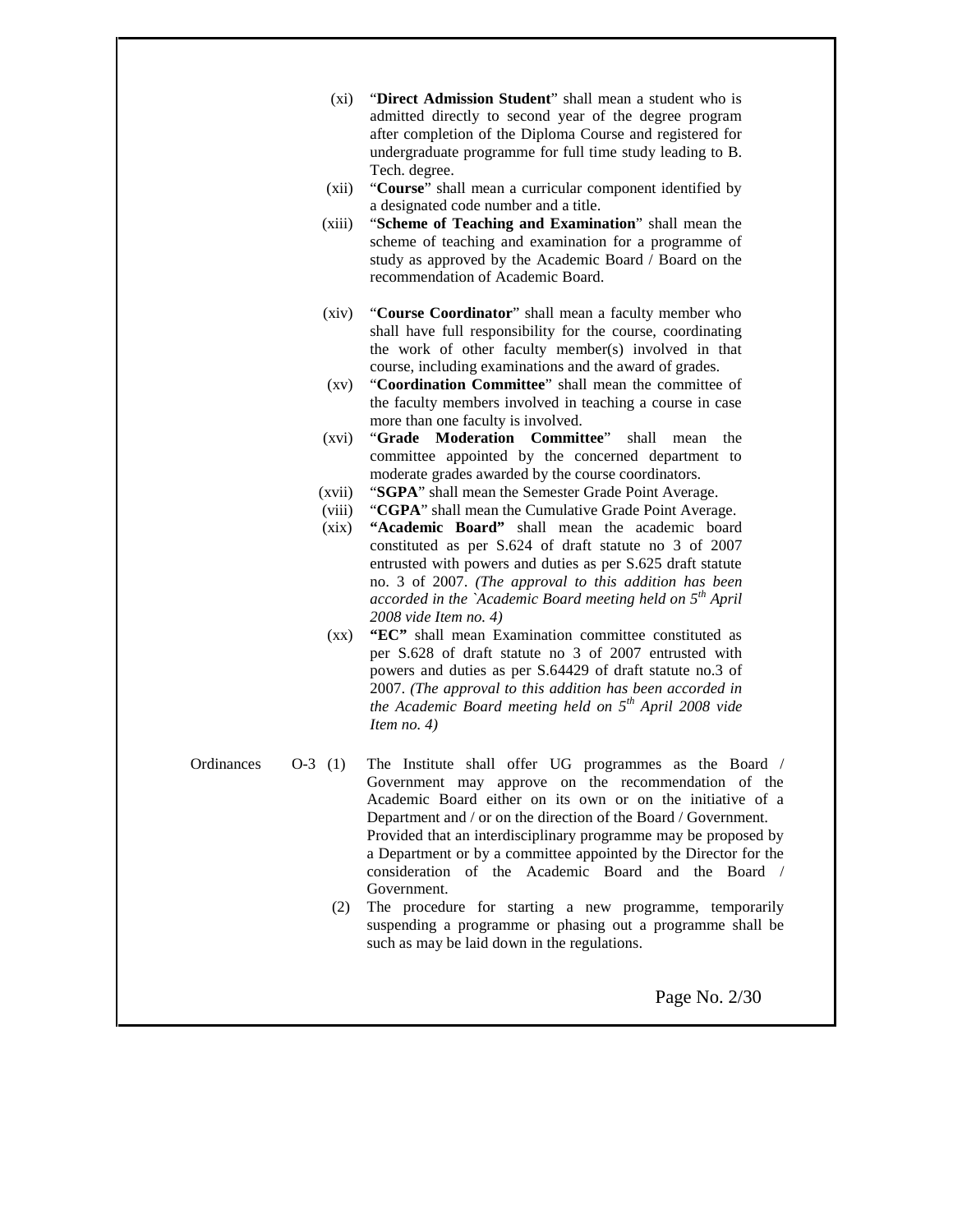- (3) The minimum qualifications and procedure for admission to first year UG programmes as well as direct second year admission to UG programme shall be such as laid down in the regulations and as per Government circulars from time to time. *(The approval to the change has been accorded in the Academic Board meeting held on 5th April 2008 vide Item no. 4)*
- (4) A student shall be required to earn a minimum number of credits through various academic courses of a curriculum as provided for in the regulations.
- (5) The award of the UG degree to an eligible candidate shall be made in accordance with the procedure laid down in the regulations. A student shall have to complete all the requirements for the award of the degree within such period as may be specified in the regulations, including those credits earned at such other institutions as have been recognized by the Institute for this purpose.
- (6) The date of initial registration for the programme shall normally be the date on which the student formally registers for the first time. This date shall be considered as the date of joining the programme for all intents and purposes.
- (7) A student shall be required to attend every lecture, tutorial and practical class. However, for late registration, sickness or other such exigencies, absence may be allowed as provided for in the regulations.
- (8) A student may be granted such scholarship / assistantship / stipend, etc. and awarded medals as may be specified in the regulations in accordance with the directions of the Government and / or the decision of the Board from time to time.
- (9) The procedure for the withdrawal from an UG programme, rejoining the programme, award of grades and SGPA / CGPA, the examination and all such matters as may be connected with the running of UG programme shall be as specified in the regulations.
- (10) A student admitted to the UG programme shall abide by the code of conduct for students issued by the Institute from time to time. This code of conduct shall deal with the discipline of the students in the hostels, departments, the Institute premises and outside. It may also deal with such other matters as are considered necessary for the general conduct of the students, co-curricular and extra curricular activities. It shall be approved by the Director on the recommendation of the Dean, Student Affairs.
- (11) Notwithstanding anything contained in the above Ordinances, no regulations shall be made in contravention of the decision of the Board and /or the direction of the Government, in regard to the duration of the UG programme, the amount and number of scholarship/assistantships and the number of freeships and the procedure thereof.
- (12) The minimum duration of UG programmes shall be 8 semesters.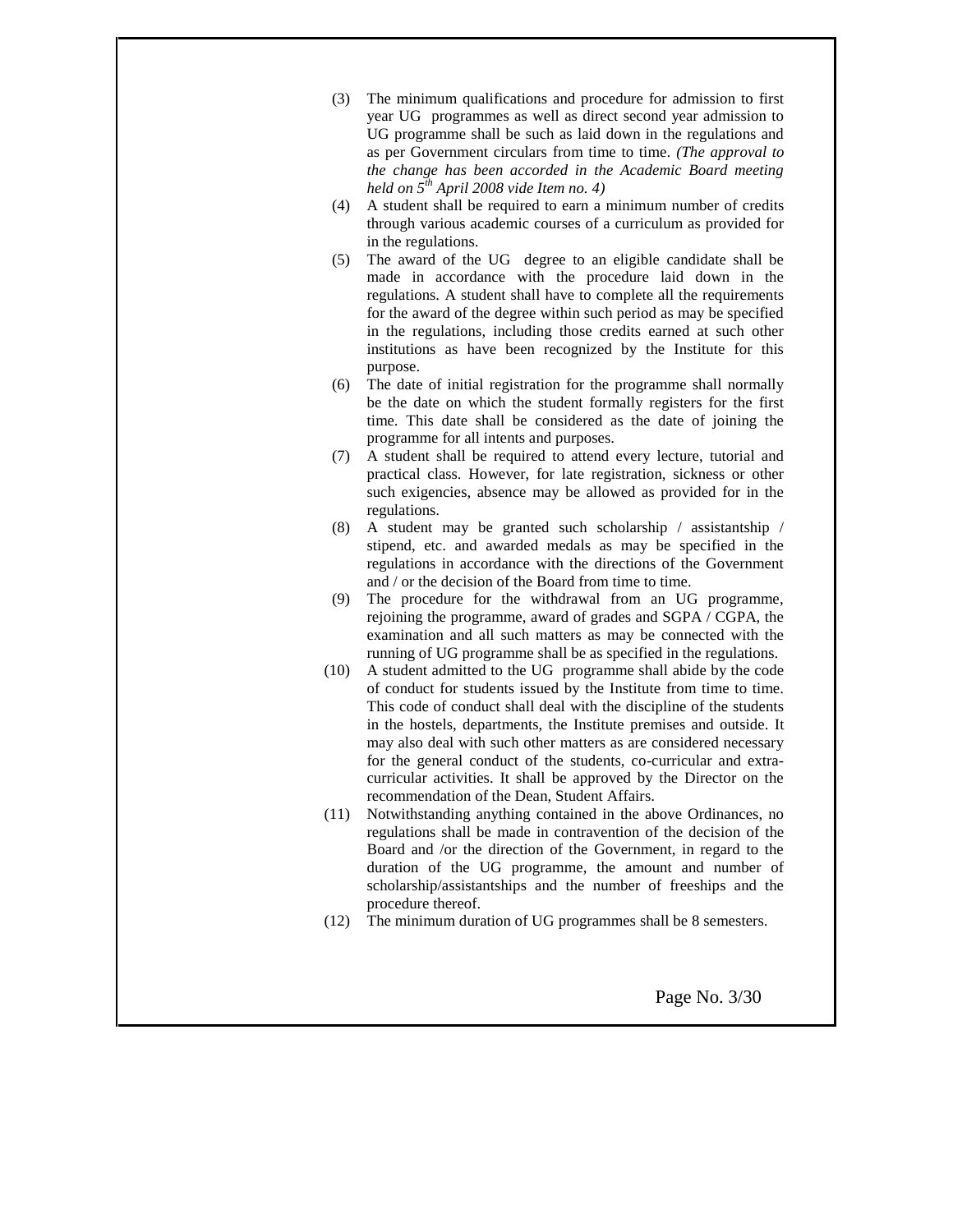# **Regulations for the Undergraduate Programme**

| <b>Regulation</b><br>No.<br>R 1. General | <b>Description</b>                                                                                                                                                                                                                 |
|------------------------------------------|------------------------------------------------------------------------------------------------------------------------------------------------------------------------------------------------------------------------------------|
| R 1.1                                    | These regulations shall be called as the regulations for the UG<br>programmes of the Institute.                                                                                                                                    |
| R 1.2                                    | These regulations shall come into force on such date as the<br>Government / Board / Director may decide.                                                                                                                           |
|                                          | R 2. Undergraduate Programme                                                                                                                                                                                                       |
| R 2.1                                    | The Institute shall offer Undergraduate programmes leading to<br>Bachelor's degree in Technology (B. Tech.) as shown in<br>Table 1.                                                                                                |
| R 2.2                                    | The minimum duration of UG programmes leading to B. Tech.<br>degree is eight semesters. The duration for the UG programme<br>may be altered in accordance with the decision of the Board /<br>Government and as approved by AICTE. |
| R 2.3                                    | Reservation of seats for admission to UG programmes shall be<br>as per the norms of Government.                                                                                                                                    |
| R 2.4                                    | Direct second year admission (lateral entry) shall be made as<br>per norms and procedures of Government.                                                                                                                           |
| R 2.5                                    | The candidate shall be provisionally admitted to UG<br>programme subject to fulfillment of eligibility criterion as<br>prescribed by Sant Gadge Baba Amravati University,<br>Amravati.                                             |
| R 2.6                                    | In matter of admission to the B.Tech programme the decision<br>of the competent authority of Government shall be final.                                                                                                            |
| R 3. Semester System                     |                                                                                                                                                                                                                                    |
| R 3.1                                    | The academic programmes in the Institute shall be based on<br>semester system; two semesters (June-October and December-<br>April) in a year with winter (November / December) and<br>summer (May / June) vacations.               |
| R 3.2                                    | The curriculum shall consist of credit courses and audit (non-<br>credit) courses.                                                                                                                                                 |
| R 3.3                                    | Each credit course shall have a certain number of credits<br>assigned to it depending upon the academic load of the course,                                                                                                        |
|                                          | Page No. 4/30                                                                                                                                                                                                                      |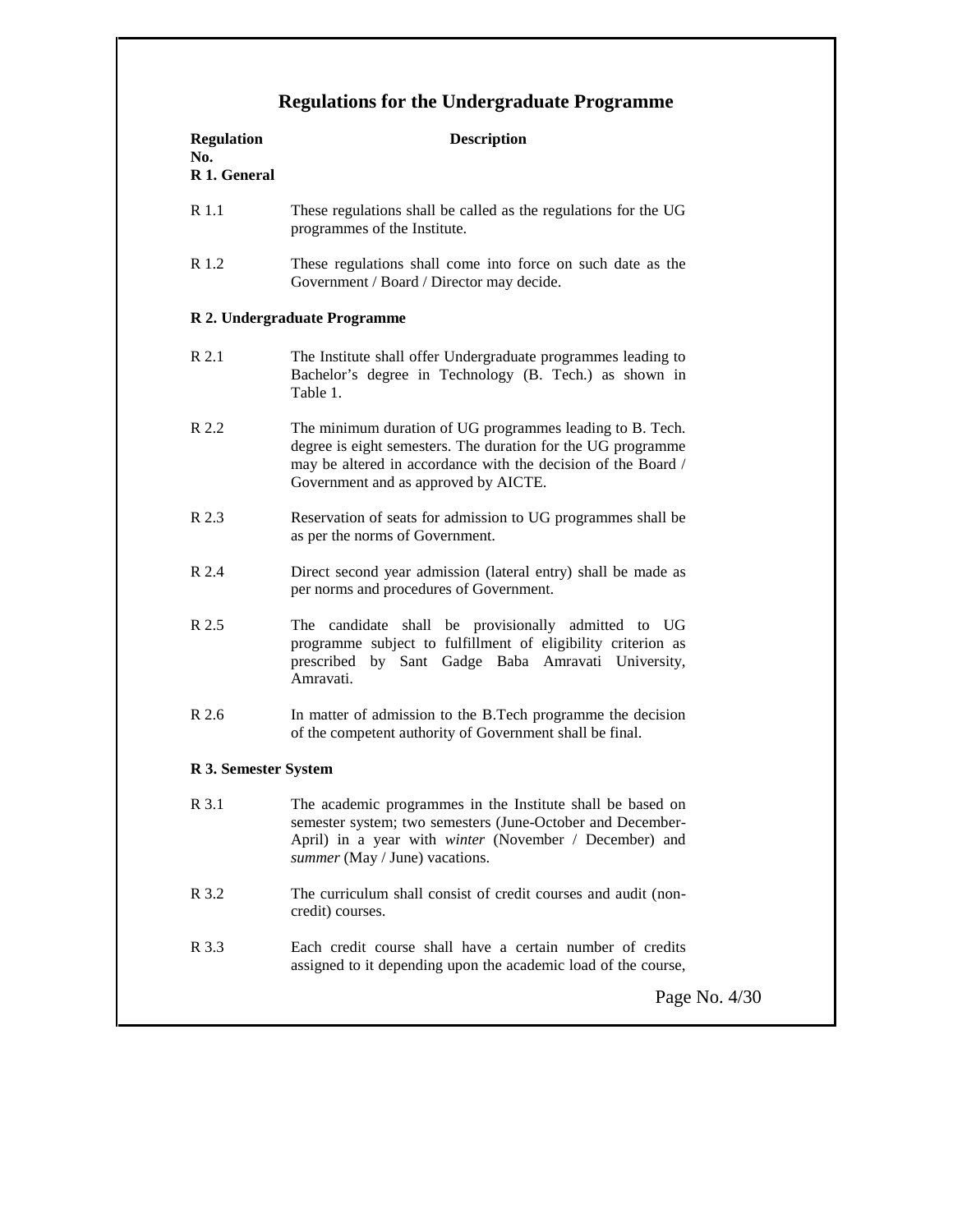|                   | which would be assessed on the basis of weekly contact hours<br>of theory lecture and laboratory classes, field study. The<br>credits for the Project shall be assigned depending upon the<br>quantum of work expected.                                                                                                                                                                                           |
|-------------------|-------------------------------------------------------------------------------------------------------------------------------------------------------------------------------------------------------------------------------------------------------------------------------------------------------------------------------------------------------------------------------------------------------------------|
| R 3.4             | The courses offered in a semester shall be continually assessed<br>and evaluated to judge the performance of a student.                                                                                                                                                                                                                                                                                           |
|                   | <b>R 4. Curriculum Structure</b>                                                                                                                                                                                                                                                                                                                                                                                  |
| R 4.1             | The programme will consist of :<br>(i) core courses comprising basic sciences, engineering<br>sciences and humanities;<br>(ii) engineering core courses introducing the student to the<br>foundations of engineering in his / her branch;<br>(iii) electives enabling the students to take up a group of<br>courses of interest to him / her;<br>and<br>(iv) minor and major project, and seminar approved by the |
|                   | Department.<br>(v) National Cadet Corps (NCC) / Community Service<br>Programme (CSP) / National Service Scheme (NSS).<br>(vi) Industrial Training / Lecture<br>(The approval to the change has been accorded in the<br>'Senate' meeting held on $7^{th}$ February 2014 vide Item no. 6)                                                                                                                           |
| R 4.2             | Each B. Tech. programme will have a curriculum and course<br>contents (syllabi) for the courses approved by the Academic<br>Board / Board on the recommendation of Academic Board. .<br>(The approval to the change has been accorded in the<br>'Academic Board meeting held on $5th$ April 2008 vide Item no.<br>4)                                                                                              |
| R 4.3             | The curriculum of any programme is designed to have a total<br>of 212 credits (Old Scheme) and 184 credits (New Scheme)<br>for the award of the degree.<br>(The approval to the change has been accorded by Chairman,<br>Academic Board. Post facto approval to the change shall be<br>obtained in ensuing Academic Board meeting)                                                                                |
| R 4.4             | No semester shall have more than six theory courses and five<br>laboratory courses as prescribed in the curriculum.                                                                                                                                                                                                                                                                                               |
| R 4.5             | The medium of instruction, examination and project reports<br>will be English.                                                                                                                                                                                                                                                                                                                                    |
| R 5. Course Codes |                                                                                                                                                                                                                                                                                                                                                                                                                   |
| R 5.1             | The course offered by the institute shall have an alphanumeric                                                                                                                                                                                                                                                                                                                                                    |
|                   | Page No. 5/30                                                                                                                                                                                                                                                                                                                                                                                                     |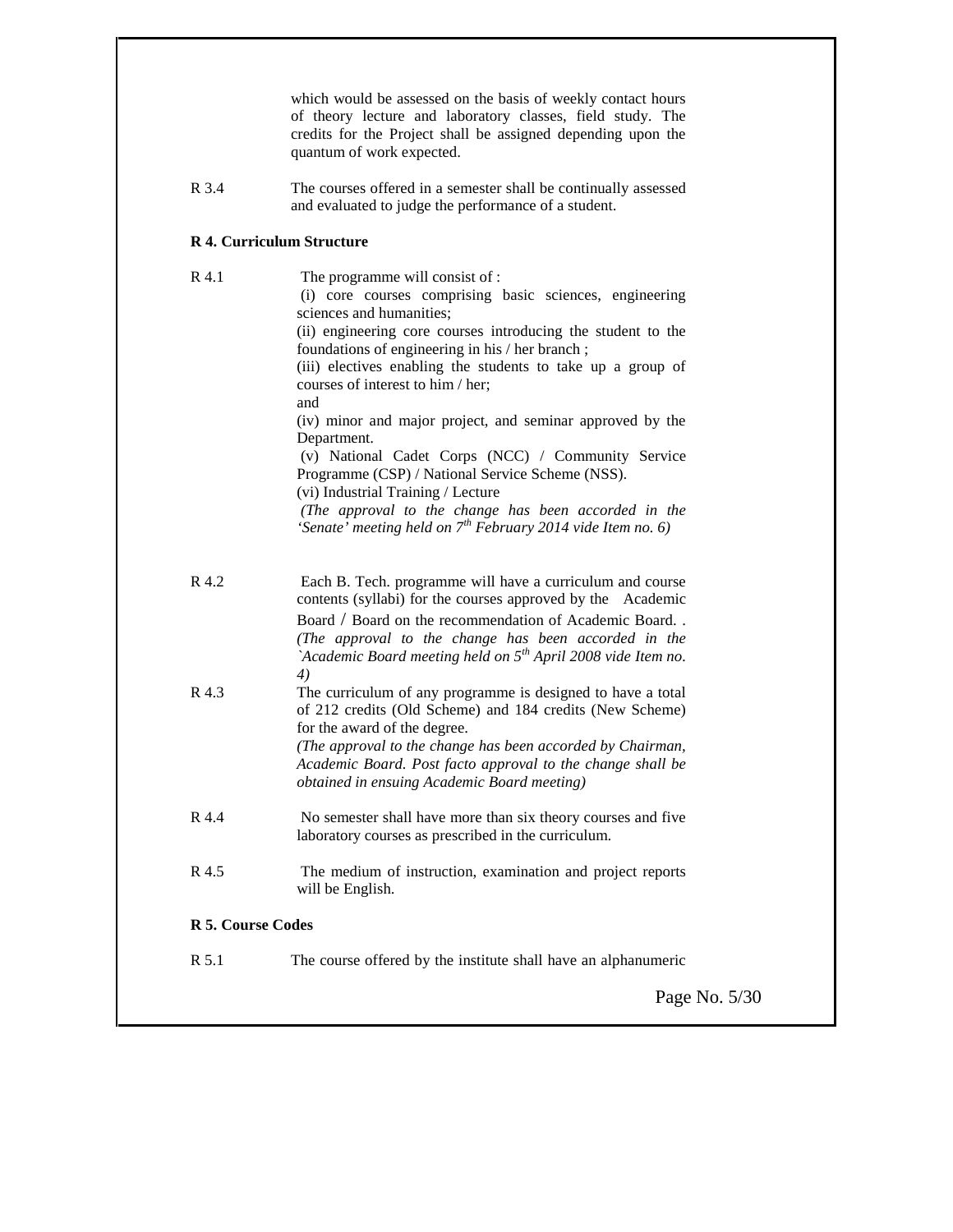course code consisting of a string of six characters followed by the title of the course. The first two characters in a course code shall be capital letters identifying the respective department offering the course (refer table 1) and third character shall be U for UG program or P for PG program next three are numeric; first digit indicating the semester number and rest indicating course number in that semester.

*(The approval to this addition has been accorded in the `Academic Board' meeting held on 17-06-11 as per item 6)*

#### **R 6. Course Credits**

R 6.1 Each credit course shall have an integer number of credits, which reflects its weightage. The student earns credits by passing corresponding courses. The number of credits of a course in a semester shall ordinarily be calculated as under:- *(a) Lectures:* One lecture hour per week shall be assigned one credit.

> *(b) Practicals / Tutorial:* One laboratory/Tutorial hour per week shall be assigned half a credit. Not more than four credits may be assigned to a practical course having only laboratory component. . *(The approval to the change has been accorded in the Academic Board meeting held on 5th April 2008 vide Item no. 4)*

> (c) Special courses like minor and major projects, seminar, general proficiency in the UG programme shall be treated as any other course and shall be assigned such number of credits as may be approved by the Academic Board.

> (d) The fraction number of credits for a particular course shall be approximated to next whole number.

## **R 7. NCC / NSS /CSP**

*(The approval to the change has been accorded in the `Senate' meeting held on 7th February 2014 vide Item no. 6)*

| R 7.1 | All students admitted to the B.Tech programme will have to take |
|-------|-----------------------------------------------------------------|
|       | $NCC / NSS / CSP$ as an additional requirement.                 |

- R 7.2 The student representing University team will be exempted from requirement of 7.1.
- R7.3 NCC programme is not available for Foreign nationals and women students.
- R 7.4 The NCC / NSS programme will have to be completed in two semesters.
- R 7.5 CSP and NSS programme will be held as announced by the department and Gymkhana respectively.

Page No. 6/30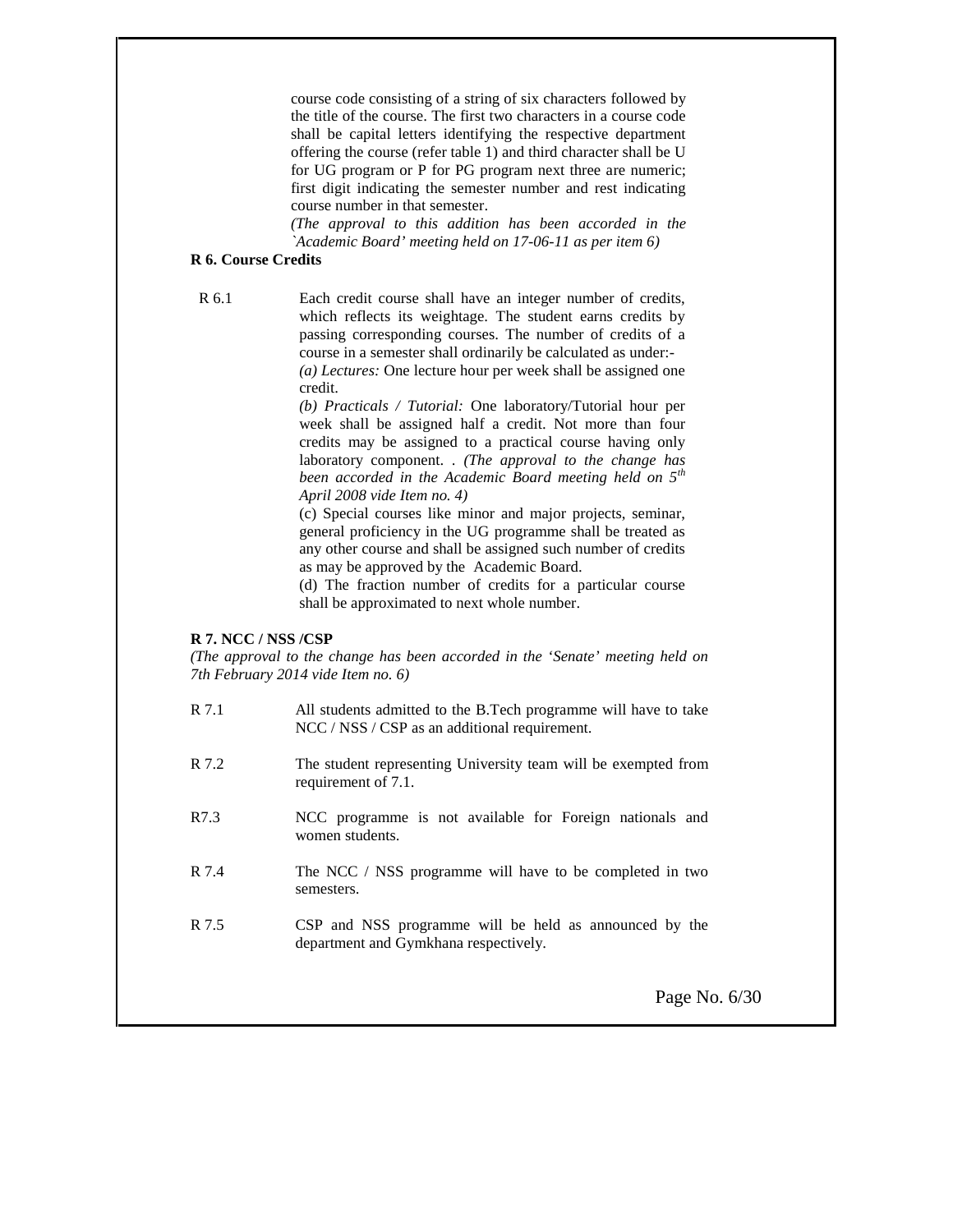| R 7.6 | The NCC / CSP / NSS requirement should be completed within<br>first four semesters.                                                                                                                                                                                                                                                                                                                                                         |
|-------|---------------------------------------------------------------------------------------------------------------------------------------------------------------------------------------------------------------------------------------------------------------------------------------------------------------------------------------------------------------------------------------------------------------------------------------------|
| R 7.7 | The minimum attendance requirement is 75%.                                                                                                                                                                                                                                                                                                                                                                                                  |
| R 7.8 | If a student falls short of the attendance requirements he / she<br>should make up the deficiency as noted below :<br>(i) If the absence is on valid grounds, the deficiency will be made<br>up in the extra CSP / NSS programmes to be offered during April<br>/ May of the same year.<br>(ii) If the absence is not on valid grounds, the deficiency will have<br>to be made up during the following year in either of the<br>programmes. |
| R 7.9 | Community Service Programme will be announced by the<br>respective department at the start of academic year. The student<br>should register in the concerned department and shall participate<br>in all the CSP conducted during that academic year.<br>R 7. NCC / NSS / CSP<br>(The approval to the change has been accorded in the 'Senate'<br>meeting held on 7th February 2014 vide Item no. 6)                                         |
|       | 8. Academic Board<br>(The approval to the replacement has been accorded in the Academic Board<br>meeting held on $5^{th}$ April 2008 vide Item no. 4)                                                                                                                                                                                                                                                                                       |
|       | i) Academic Board shall be consist of. Principal/Director/Head of<br>the Department – Chairman                                                                                                                                                                                                                                                                                                                                              |
|       | 1. All head of the Department of Autonomous College /<br>Institution / University Department /<br>Recognized                                                                                                                                                                                                                                                                                                                                |
|       | University Institute.<br>2. Three teachers not designated as Heads or not in the<br>grade of professor by rotation according to seniority to<br>be nominated by the principal / Head.                                                                                                                                                                                                                                                       |
|       | Three professional experts co-opted by Academic Board<br>3.<br>One nominee of the Director of Higher Education /<br>Technical Education etc.as the case may be.                                                                                                                                                                                                                                                                             |
| 8.1   | ii) The tenure of the members shall be of three years.<br>iii) There shall be not less than two meetings of the Academic<br>Board in the academic year.                                                                                                                                                                                                                                                                                     |
|       | iv) One third members of the Academic Board shall constitute<br>the quorum.                                                                                                                                                                                                                                                                                                                                                                 |
|       | v) In case if meeting is adjourned for want of quorum is required<br>for such adjourned meeting.                                                                                                                                                                                                                                                                                                                                            |
| 8.2   | The Academic Board shall have following powers<br>and<br>duties.<br>(i) scrutinize and approve the proposal with or without<br>a)                                                                                                                                                                                                                                                                                                           |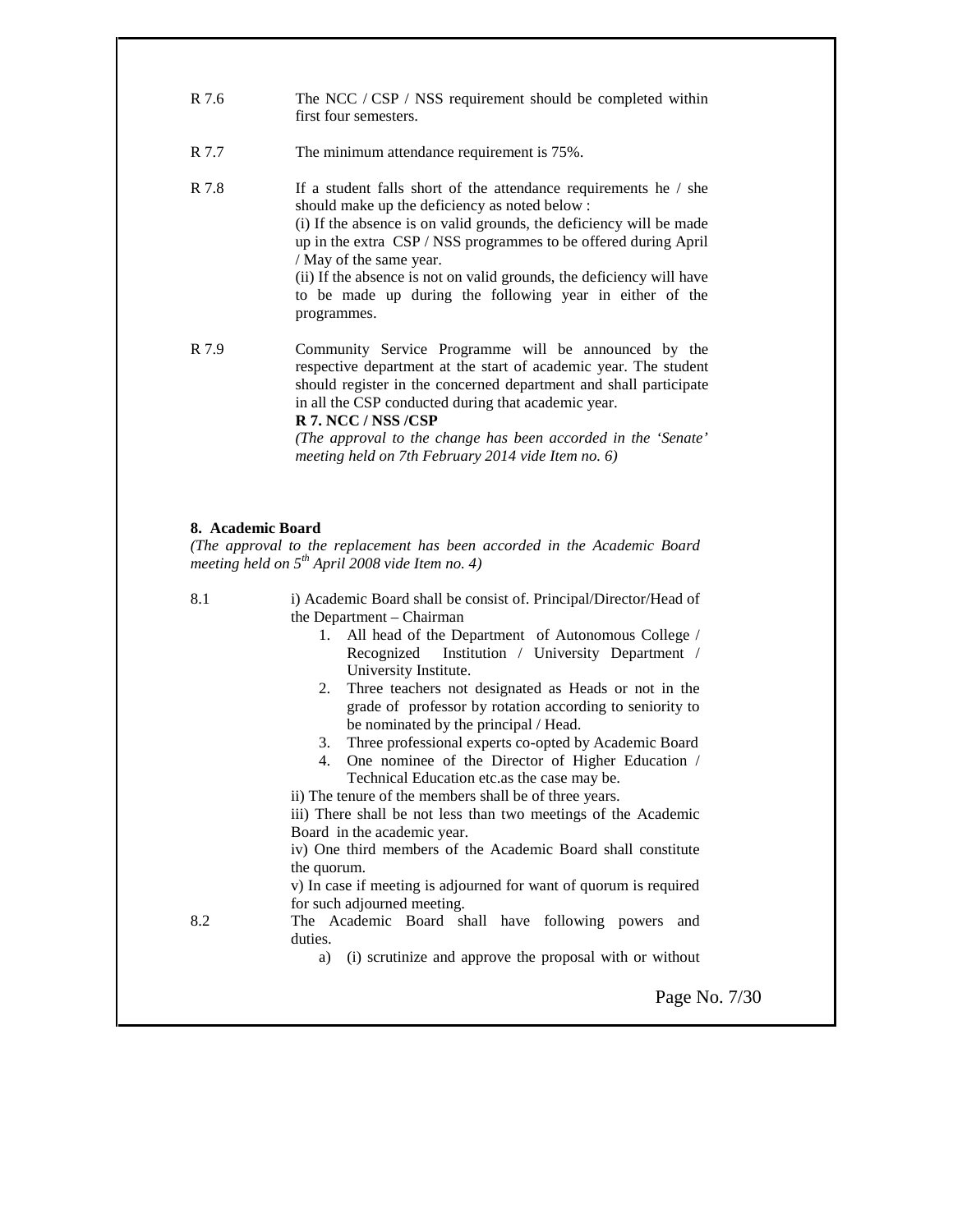modifications made by the Subject Board(s) with regard to courses of studies , academic regulations , curricula , syllabi, and modification thereof, any instructional and valuation methods, procedures relevant thereto etc.

(ii) refer the matter for reconsideration to the concerned Subject Board(s) or to reject the same after giving reason therefore. After the matter is resubmitted by the Subject Board may decide the matter on merit and the decision of the Academic Board shall be final ;

- b) make rules regarding admission of students , subject to Government rules and regulations on admission procedure ;
- c) initiate measures for improving the quality of teaching , frame rules for conduct of examinations , rules of students evaluation and develop student advisory programmes
- d) make rules for sports ,extra curricular activities , for proper maintenance and functioning of building , libraries , laboratories , play-grounds and hostels.
- e) recommend to the Board of Management proposal to institute new programes of studies.
- f) recommend to the Board of Management institution of scholarships, studentships , fellowship ,prizes and medals and frame rules for the award the same ;
- g) advise the Board the of Management on matters pertaining to the academic affairs.
- h) perform such other functions and such other duties as may be necessary and as may be assigned by the Board of Management , pertaining to the academic programmes and development.

#### **R 9. Academic Programme Evaluation Committee (APEC)**

R 9.1 The institute will have academic programme evaluation committee consisting of Chairman and member secretaries of every Subject Board. The Dean Academics shall work as a chairman of APEC and shall be supported by member secretary. The member secretary shall be appointed by the Director. APEC will be responsible to maintain uniformity in various programmes as regards to the structure, implementation, assessment, etc. It will formulate draft policies for these academic matters and will submit its recommendations to Academic Board for its consideration.

# **R 10. Subject Board (BOS)**.

*(The approval to the change has been accorded in the `Academic Board meeting held on 5th April 2008 vide Item no. 4)*

R 10.1 Every programme shall have its own Subject Board (BOS) to

Page No. 8/30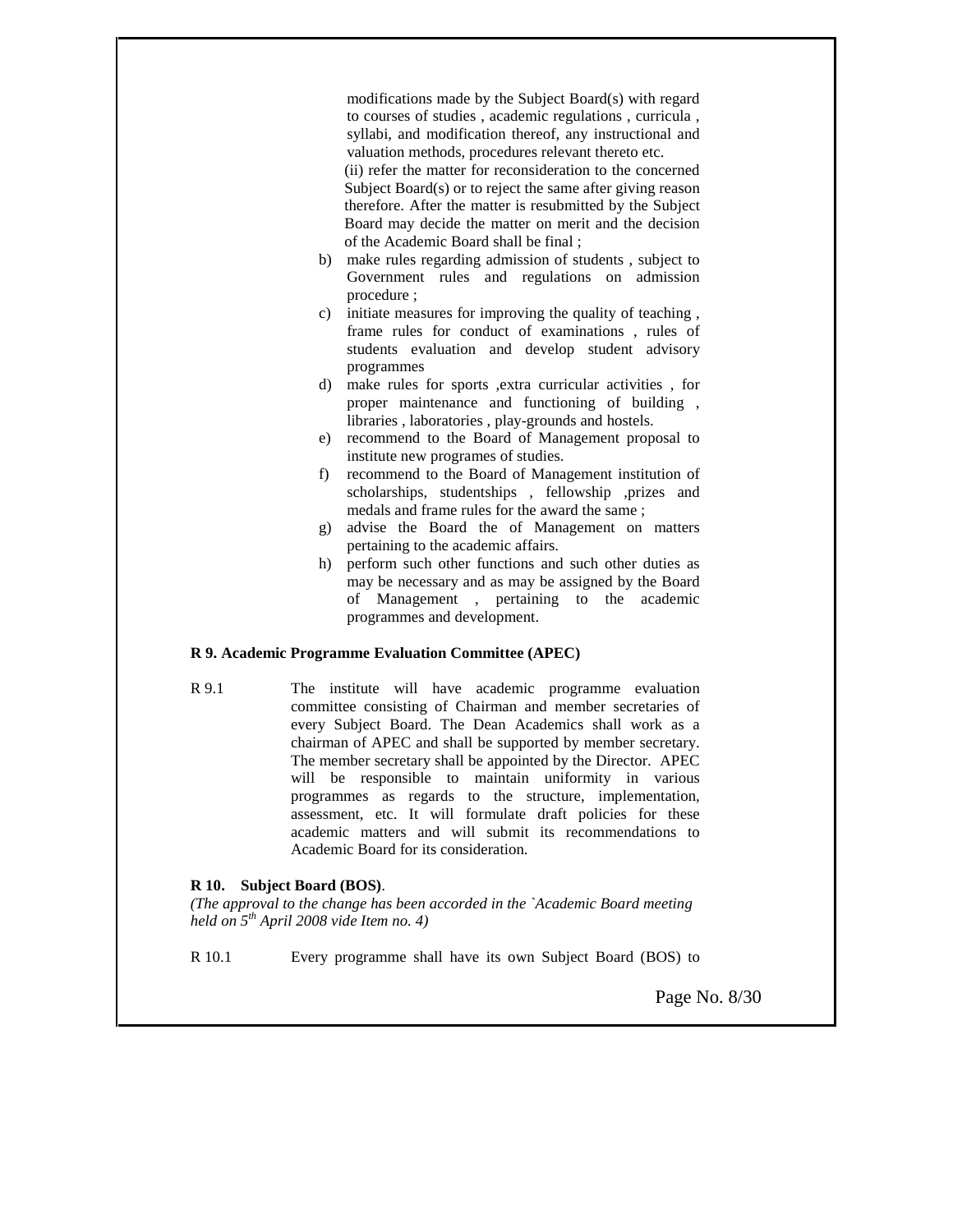| R 10.2 | look after all matters pertaining to that particular programme and<br>the interdisciplinary courses offered to other programmes.<br>(The approval to this change has been accorded in the<br>`Academic Board meeting held on $5^{th}$ April 2008 vide Item no. 4)<br>In addition to R10.1 there shall be a Subject Board for Applied<br>science and humanities courses. The constitution of such BOS<br>shall be as under:<br>1.<br>HoD of Physics, Chemistry and Mathematics (one<br>of the HoDs shall be chairman by rotation)<br>Senior Faculty from Economics/ English-member<br>2.<br>Senior Faculty from university department to be<br>3.<br>nominated by University - member<br>External members i.e. Subject experts (03) to be<br>4.<br>nominated by the Director<br>Two members from Industries<br>5.<br>The detailed syllabi formulated by DFB of Physics, Chemistry,<br>Mathematics, Humanities and Economics shall be finally |
|--------|---------------------------------------------------------------------------------------------------------------------------------------------------------------------------------------------------------------------------------------------------------------------------------------------------------------------------------------------------------------------------------------------------------------------------------------------------------------------------------------------------------------------------------------------------------------------------------------------------------------------------------------------------------------------------------------------------------------------------------------------------------------------------------------------------------------------------------------------------------------------------------------------------------------------------------------------|
| R 10.3 | discussed and compiled in this BOS.<br>The Director of the Institute shall appoint the BOS. The term of<br>BOS shall be for three academic years. In case of vacancies in                                                                                                                                                                                                                                                                                                                                                                                                                                                                                                                                                                                                                                                                                                                                                                   |
|        | BOS replacement shall be done by chairman BOS with the<br>approval of the Director. For an interdisciplinary programme, an<br>ad-hoc board shall be constituted by Dean academics. A<br>Programme Coordinator shall be appointed by the Director in<br>consultation with the Dean, Academics and the Heads of the<br>concerned Departments to look after all the administrative and<br>academic matters related to the interdisciplinary programme. The<br>Programme Coordinator shall exercise the functions of the<br>Chairman, of such ad-hoc Board.<br>(The approval to the change has been accorded in the<br>`Academic Board meeting held on 5 <sup>th</sup> April 2008 vide Item no. 4)                                                                                                                                                                                                                                              |
| R 10.4 | BOS shall be responsible for deciding or modifying curriculum<br>structure, approving detailed syllabi recommended by DFB,<br>implementation and monitoring of all academic activities,<br>suggesting panel of examiners, submitting recommendations on<br>academic matters.                                                                                                                                                                                                                                                                                                                                                                                                                                                                                                                                                                                                                                                                |

# **R 11. Departmental Faculty Board (DFB)**

R 11.1 Every department including Physics, Chemistry, Mathematics etc. will have Departmental Faculty Board (DFB) consisting of all the faculty members of the department. The DFB shall be responsible for considering all the policy issues concerning academic and research programmes of the department. The DFB shall formulate academic programmes, courses and detailed

Page No. 9/30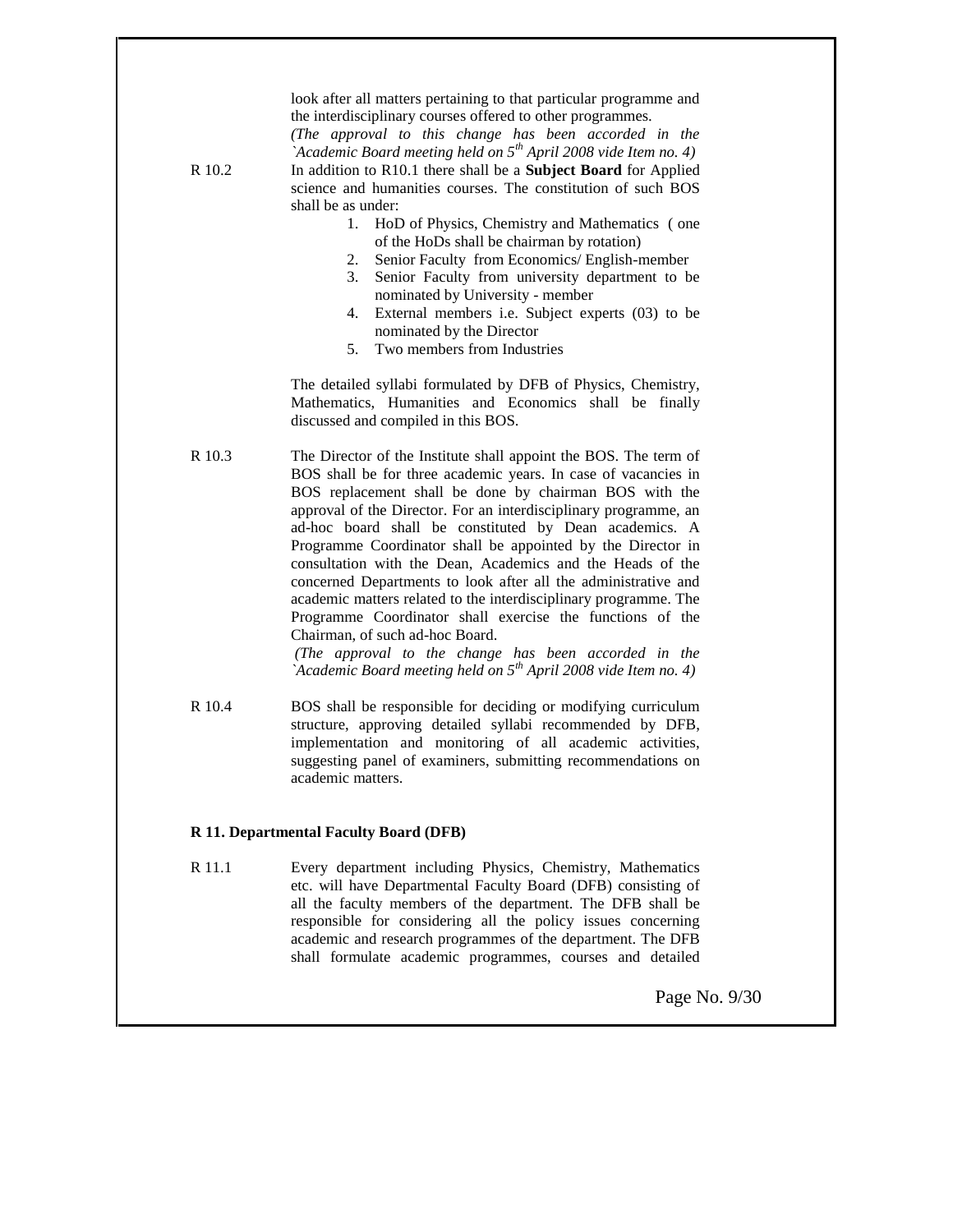syllabi based on structure as recommended by the BOS and send its recommendations to the BOS for its consideration. . *(The approval to the change has been accorded in the Academic Board meeting held on 5th April 2008 vide Item no. 4)*

#### **R 12. Courses of Special Nature**

#### R 12.1 **(a) Minor-Project**

A curriculum may contain a 2-credit course on minor project, which may be offered in fifth semester onwards to carry out a design, fabrication, site visits, market survey, etc. Not more than three students may carry out the minor project together. The student shall register for this course only once during the programme, with the prior approval of the Head of the Department.

## **(b) Major Project**

A curriculum shall contain a 12-credit component of seminar and major project, offered in the seventh and eighth semester of the UG programme. Not more than three students may carry out the major project together. The batch formation and allotment of guide shall be carried out by concerned DFB. For details refer appendix 'C'.

## **(c) General Proficiency**

A curriculum shall contain general proficiency I and general proficiency II courses of 2 credit each before final year level. The evaluation of this course will be carried out by the departmental committee. These courses will consist of the components like communication skills, letter/report writing, group discussion, preparation and presentation of project report etc.

#### **(d) Offering an Elective**

An elective course in a department shall run only if minimum of fifteen students register for it in a regular semester. However, under special circumstances, a course may run with fewer students with prior permission of the Chairman, Academic Board.

Page No. 10/30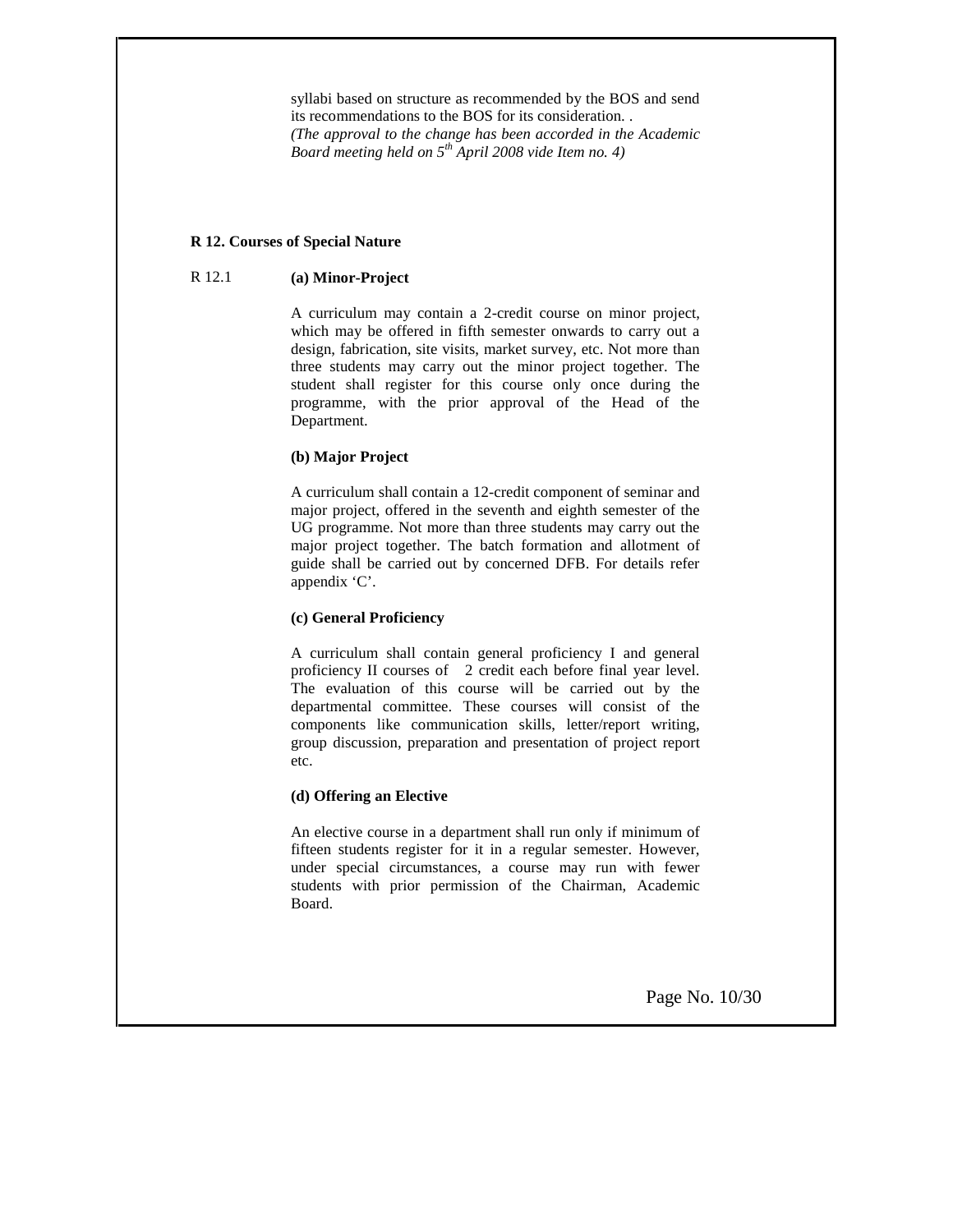#### **R 13. Starting a New Progrmame**

R 13.1 (a) The Board/State government may approve starting of a new programme or a modified programme in lieu of the old phased-out programme on the recommendation of the DFB, APEC, BOS and the Academic Board.

> (b) A new programme may be considered and recommended by the Academic Board to the Board for its consideration and approval. Such a proposal will be initiated by a Department through its DFB, BOS and considered and recommended by the APEC.

> (c) An interdisciplinary programme may be proposed by a Department in consultation with other participating Department(s), or by a group of Department(s), or by a Committee appointed by the Director for the consideration of the APEC and the Academic Board for their recommendation to the Board / Government / AICTE for obtaining its approval.

#### **R 14. Registration**

R 14.1 Every student admitted shall have his/her unique registration number. The registration number shall have eight digits. First two digits shall indicate year of admission; next digit shall indicate the scheme of admission (0 - Admitted to first year in autonomous scheme through CAP round/ J&K quota/ GoI nominee, 1 – Admitted to direct second year, 2 – Admitted through change of institute at second/ third year level, 3 – Admitted by absorption from university to autonomous scheme); next two digits shall indicate his/ her programme (Civil Engineering - 01, Mechanical Engineering - 02, Electrical Engineering – 03, Electronics and Telecommunication - 04, Computer Science and Engineering - 05, Instrumentation Engineering - 06 and Information Technology - 07) and last three digits shall indicate his /her serial number / roll number. Every student shall be identified by this number through out his/ her U.G. programme.

*(The approval to the Second Revision has been accorded by Chairman, Academic Board. Post facto approval to the change shall be obtained in ensuing Academic Board meeting) (The approval to the First Revision has been accorded in the `Academic Board meeting held on 5th April 2008 vide Item no. 4)*

R 14.2 Registration at the beginning of each semester on the prescribed dates announced from time to time by payment of the stipulated fees is compulsory for every student till he/she completes the Programme.

Page No. 11/30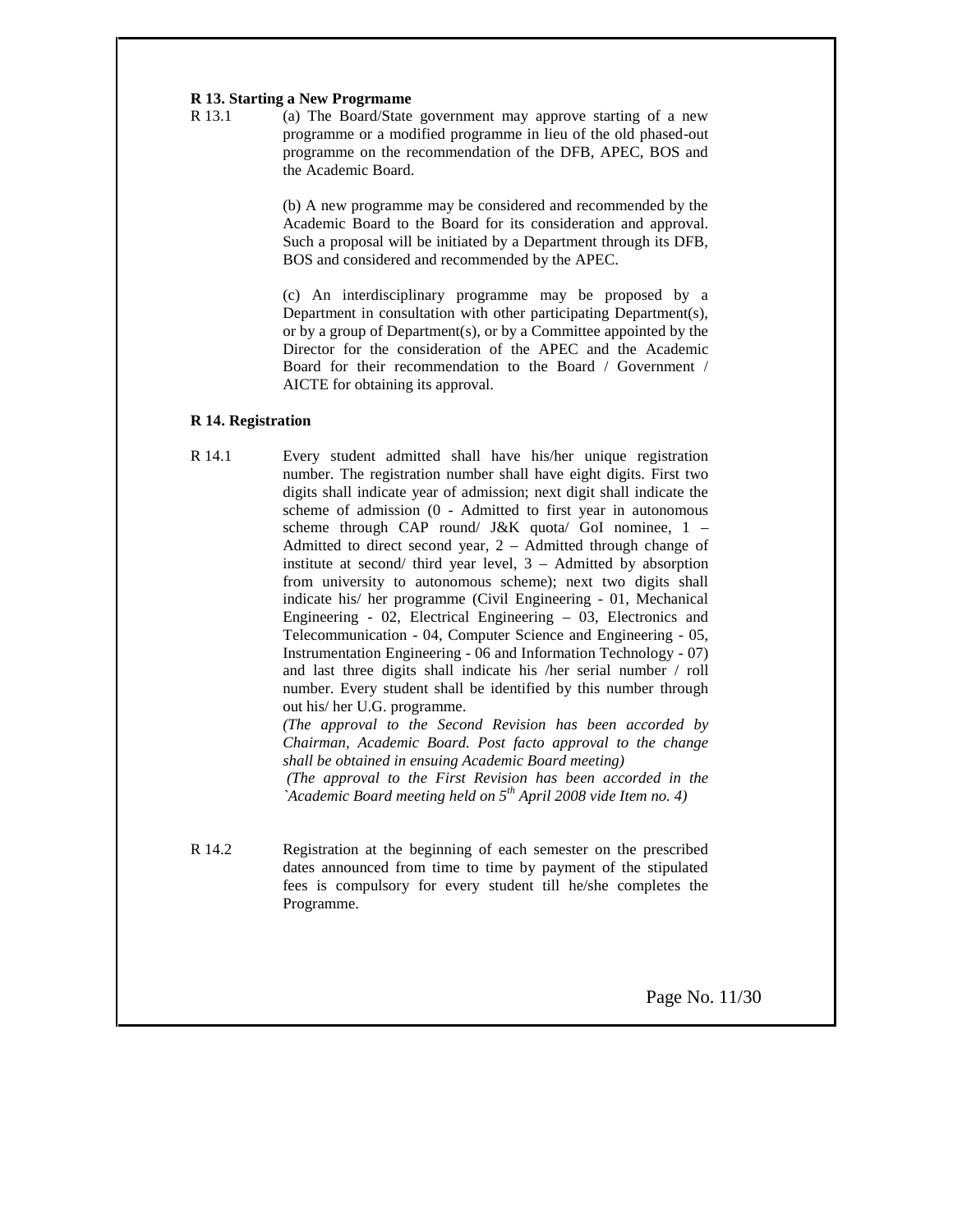| R 14.3 | Registration, according to rules, should be carried out on the first<br>four days of each semester. Late registration may be permitted only<br>for valid reasons and on payment of a late registration fee. In any<br>case, registration must be completed before the prescribed last date<br>for registration, failing which his/her studentship is liable to be<br>Students having outstanding dues to the Institute or<br>cancelled.<br>hostel shall be permitted to register only after clearing the dues. |
|--------|----------------------------------------------------------------------------------------------------------------------------------------------------------------------------------------------------------------------------------------------------------------------------------------------------------------------------------------------------------------------------------------------------------------------------------------------------------------------------------------------------------------|
| R 14.4 | In-absentia registration may be allowed only in rare cases at the<br>discretion of the Dean (Academics) in case of illness.                                                                                                                                                                                                                                                                                                                                                                                    |
| R 14.5 | For the registration of the fifth semester the student should have<br>earned credits of all the courses of the first and second semesters.                                                                                                                                                                                                                                                                                                                                                                     |
| R 14.6 | For the registration of the seventh semester the student should have<br>earned credits of all the courses of the third and fourth semesters.                                                                                                                                                                                                                                                                                                                                                                   |
| R 14.7 | Every student shall register for the courses that he/she wants to<br>study for earning credits and his/her name will appear in the roll list<br>of each such course. No credit shall be given if a student attends a<br>course for which he or she is not registered.                                                                                                                                                                                                                                          |
| R 14.8 | While registering for III / $V$ / VII semester every student should<br>have earned at least 75% of the total credits (rounded of to nearest<br>lower integer) of immediate last year.                                                                                                                                                                                                                                                                                                                          |
| R 14.9 | In case the number of repeaters / back loggers in a course is 10% or<br>more of sanctioned intake the HOD of concern department may<br>consider offering such course although it may not be stated to run<br>during that semester, subject to time table constraint and availability<br>of faculty. Maximum grade to be awarded shall be A+.<br>(The approval to the change has been accorded in the `Senate'<br>meeting held on $20^{th}$ June 2007 vide Item no. 2)                                          |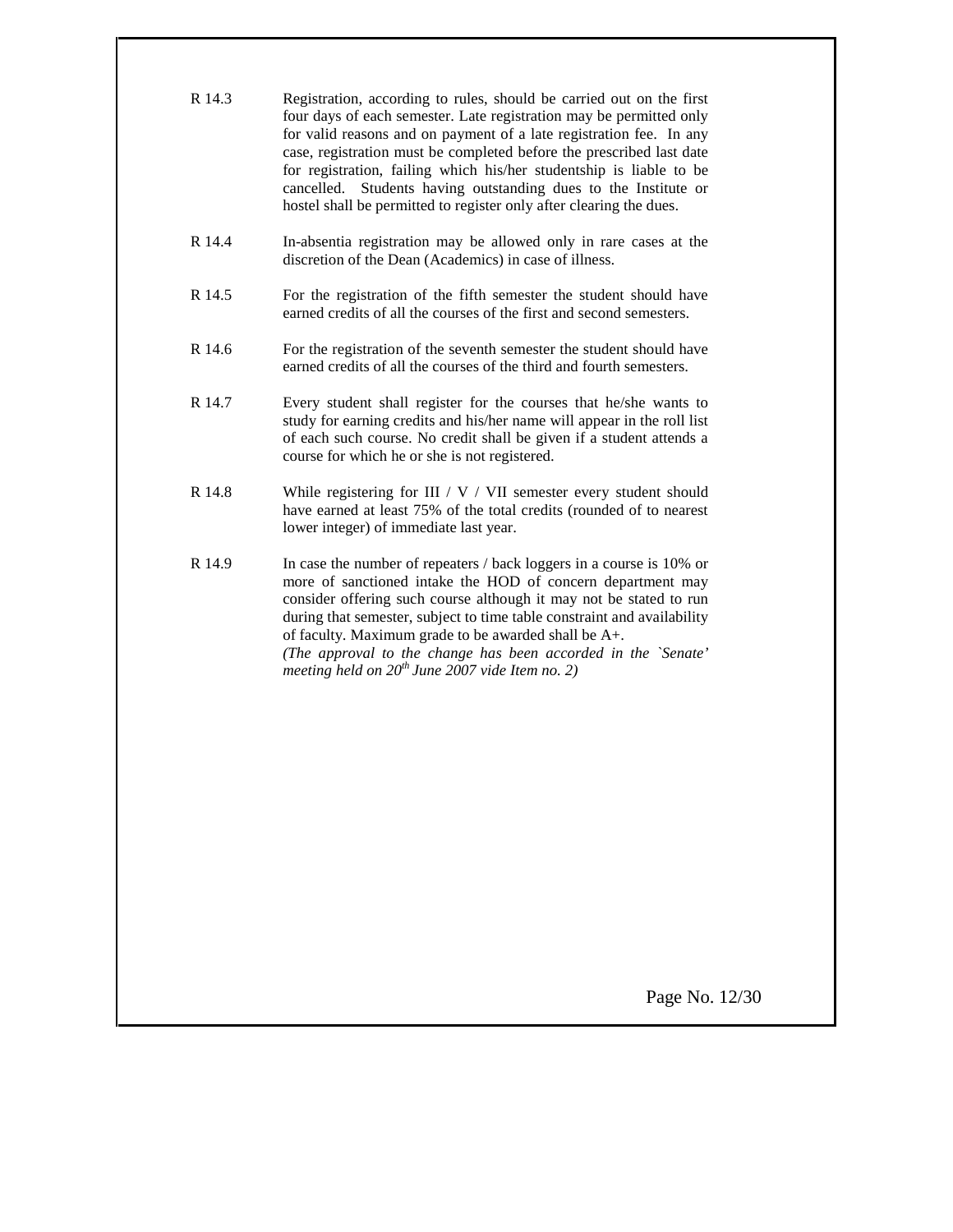#### R 15. **Equivalence and Absorption of students from University pattern**

R 15.1 The students, from University pattern, desirous of seeking admission to III, V and VII semester in autonomous pattern, has to fulfill the prevailing ATKT norms of SGB Amravati University, Amravati to become eligible for admission. However, such students have to clear backlog subjects (courses) if any, by appearing for the respective examinations of SGB Amravati University, Amravati. In addition the student also has to register and pass new courses, in the form of audit courses if any, introduced in earlier semesters of the autonomous pattern.

> *(The approval to the change has been accorded in the `Senate' meeting held on 7th February 2014 vide Item no. 6)*

R 15.2 The student, desirous of seeking readmission to II, IV, VI and VIII semester in particular academic year (because of detention in university pattern) will have to register and pass in I, III, V and VII semester of the same academic year for all such courses which have not been covered (fully or partially) in previous semester in university pattern as audit course.

> *(The approval to the change has been accorded in the `Senate' meeting held on 7th February 2014 vide Item no. 6.*

R 15.3 While switching from University pattern to autonomous pattern the CGPA of such student shall be calculated as per absolute grading system.

 $CGPA = (% of marks x 0.1) + 0.75$ 

However in no case the CGPA should exceed 10.

*(The approval to the change has been accorded in the Academic Board meeting held on 03-04-10)*

R15.4 When student switches over from university pattern/old Autonomous pattern to new autonomous pattern, he / she shall be presumed to have earned credits of all courses offered in previous semesters of that programme in autonomous pattern, provided he/ she clears all the backlog subjects in university pattern and pass in the additional non credits/audit courses in existing autonomous pattern, which are not covered in university pattern, prior to switch over.

> The student may register for equivalent courses in autonomous pattern for the courses in which he/she failed in university/ old autonomous pattern. The student may be exempted from registration of equivalent courses already cleared.

> *(The approval to the change has been accorded in the `Senate' meeting held on 7th February 2014 vide Item no. 6)*

> > Page No. 13/30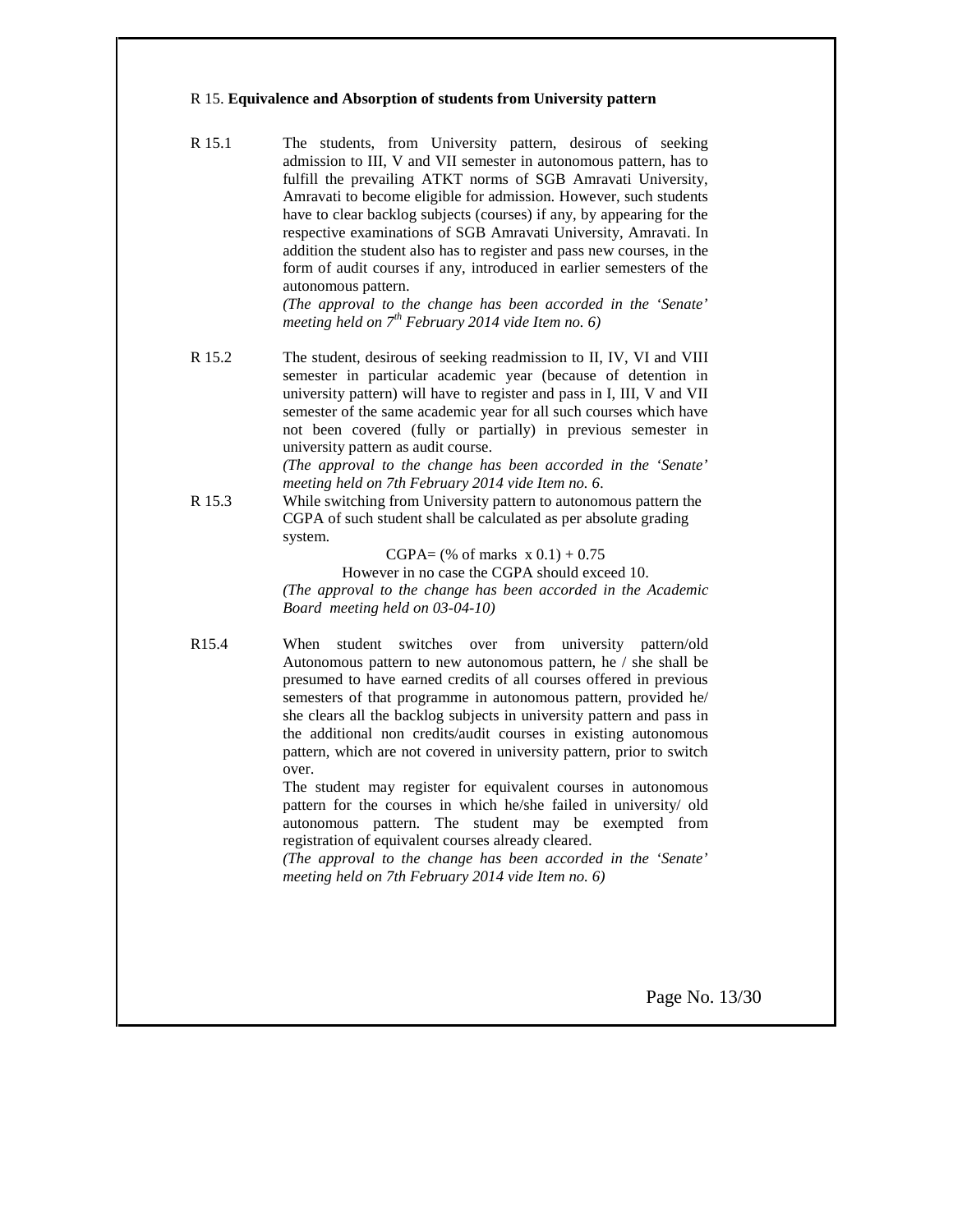R 15.5 For direct admission to second year / transfer (lateral entry) the calculation of CGPA and award of credits shall be governed by R 15.3 and R 15.4. In that case percentage of the diploma certificate shall be considered for the absolute grading system *(The approval to the change has been accorded in the `Senate' meeting held on 20th June 2007 vide Item no. 2) (The approval to the change has been accorded in the `Senate' meeting held on 7th February 2014 vide Item no. 6)*

## **R 16. Change of Branch**

R 16.1 The change of branch shall be effected as per the rules and norms approved by the Government.

## **R 17. Discipline and Conduct**

- R 17.1 Every student is required to observe discipline and decorous behavior both inside and outside the campus and not to indulge in any activity, which will tend to bring down the prestige of the Institute.
- R 17.2 Any act of indiscipline of a student reported to the Dean, Student Affairs, will be discussed in a Complaint Redressal Committee constituted by the Academic Board. The Committee will enquire into the charges and recommend suitable punishment if the charges are substantiated. The Subject Board will consider the recommendation of the Complaint Redressal Committee and authorize the Dean, Student Affairs to take appropriate action.
- R 17.3 **Appeal:** The student may appeal to the Chairman, Academic Board whose decision will be final. The Dean, Student Affairs will report the action taken at the next meeting of the Academic Board.
- R 17.4 If the student while studying in the institute is found indulging in anti-national activities contrary to the provisions of acts and laws enforced by Government he / she will be liable to be expelled from the institute without any notice.
- R 17.5 If a student is involved in any kind of ragging, the student shall be liable for strict action as per Maharashtra anti-ragging act 1999, which is in effect from  $15^{\text{th}}$  May 1999.
- R 17.6 If any statement/information supplied by the student in connection with his/her admission is found to be false/ incorrect at any time, his/ her admission shall be cancelled and he/she shall be expelled from the institute and fees paid shall be forfeited.

Page No. 14/30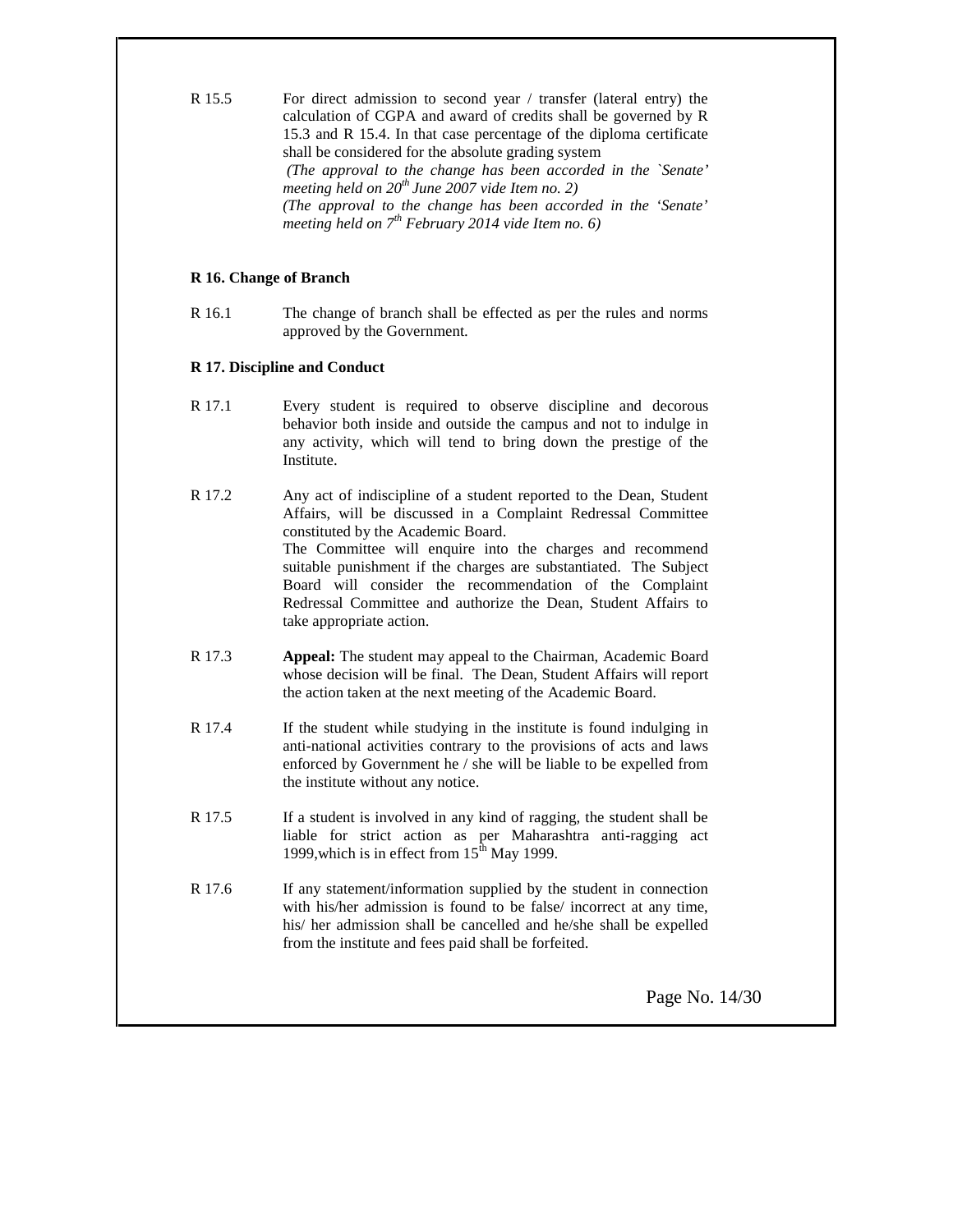- R 17.7 Student once admitted in the institute has to follow dress code as well as other instructions issued from time to time, failing which disciplinary action shall be initiated against such student.
- R 17.8 If a student is found guilty of malpractice in examinations and overall misconduct during his/her stay in the institute, he/she will be punished as per the recommendations of the Discipline and Welfare Committee. The maximum punishment may be expulsion from the institute.

#### **R 18. Attendance, Absence, Leave Rules and Dismissals**

- R 18.1 All the students are expected to be present in every lecture, tutorial, practical, NCC / NSS / CSP scheduled for them. Attendance will be closely monitored during a semester as per the guidelines.
- R 18.2 A student must have a minimum attendance of 75% of the total number of classes including lectures, tutorials and practicals, held in a course before the corresponding examination i.e. Class Test I, Class Test II and End Semester Examination in order to be eligible to appear for the respective examination in the course.
- R 18.3 The names of the students who have remained absent, for more than 25% of the actual classes held in a course will be intimated by the Course Coordinator himself on the last teaching day of respective examination, to the students in the class with intimation to the HOD / First Year Coordinator, who will consolidate the list for all such students for all the courses and display it on the notice board of the department with an intimation to Dean Academics, declaring them not eligible to appear for the respective examination.
- R 18.4 For want of attendance if a student is not permitted to appear for the end semester examination in the course in which the shortfall exists, his registration for that course will be treated as cancelled, and he / she shall be awarded `Z' grade (Z stands for registration cancelled for non completion of course requirement) in that course. This grade shall appear in the grade card till the course is successfully completed.

Page No. 15/30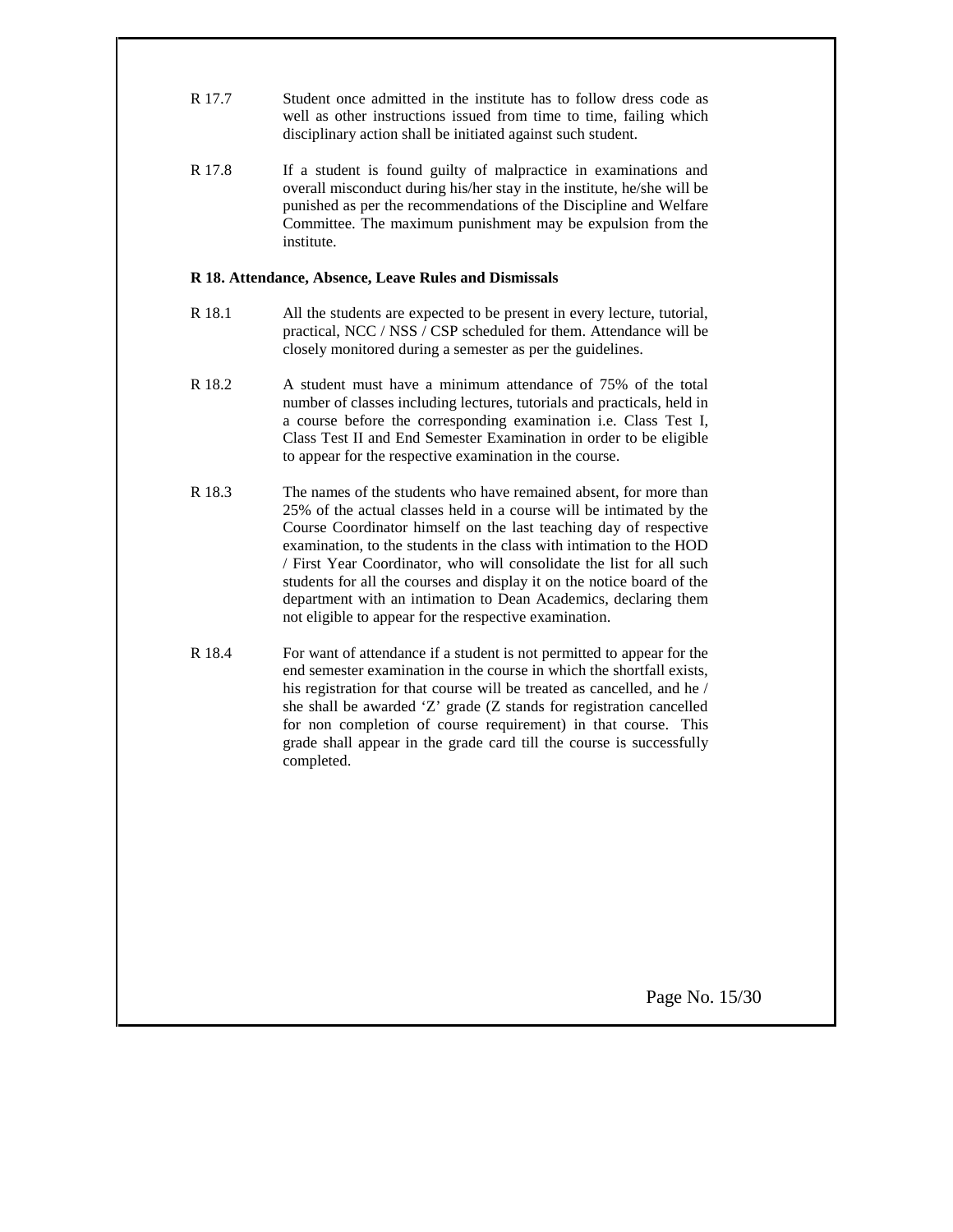- R 18.5 If a student is absent during End Semester Examination of a course due to medical reasons (Accident and / or hospitalization of a student) or other emergency circumstances (death of immediate close relative i.e. father, mother, brother and sister), he / she may be awarded 'I' grade in the course. A single make up examination shall be held normally within one month of the last day of End Semester Examination to convert 'I' grade to proper letter grade. His / her application must be supported by proper medical certificate with registration number of hospitalization and discharge certificate. In the event of death of parent or guardian, the application should be supported by adequate evidence for the same. Any such student who fails to apply for make up examination in prescribed manner in due date will be awarded F grade.
- R 18.5.1 If a student is absent during Class Test (CT) of a course due to medical reason (Accidents / hospitalization of a students, etc.) or other emergency circumstances (death of immediate close relative i.e. father, mother brother and sister), a single additional Class Test shall be conducted latest by one week before immediate next examination (CT or ESE which ever applicable). However the student / Parent must submit an application supported by proper certificate of hospitalization and in case of death, adequate evidence latest by last day of the concerned test examination. Such cases shall be scrutinized by concerned programme head for verifying genuineness. Final approval shall be accorded by the principal. Schedule for such additional C.T. shall be displayed by concerned program head.

*(The approval to this addition has been accorded in the Academic Board meeting held on 03-04-10 )*

R 18.6 The student absent for End Semester Examination should submit an application to the Chairman BOS within ten days from the date of the examination missed, explaining the reasons for their absence along with documentary evidence.

Applications received after this period will not be entertained.

R 18.7 A student who misses the make-up examination will not normally be given another make-up examination. However in exceptional cases of prolonged illness resulting in the student missing a make up examination, the Chairman of the Academic Board in consultation with the Chairman BOS or within approval of the Academic Board may permit the student to appear for a second make-up examination depending on the availability of time span before the commencement of the next semester. If the candidate apply for the make up examination and same course is being offered in summer term, then he she may appear directly for summer term examination.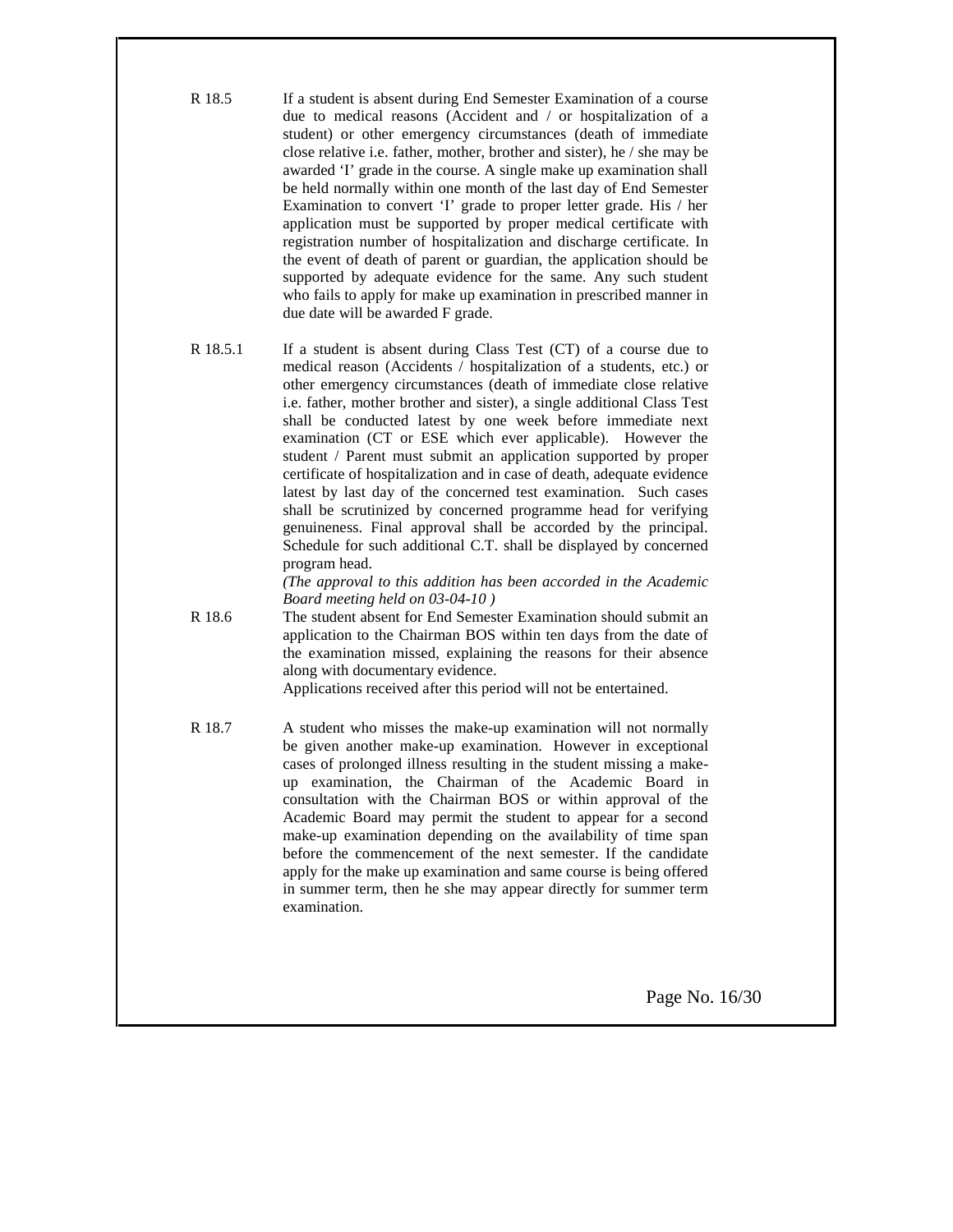| R 18.8 | If a student is continuously absent from the classes for more than |  |  |  |
|--------|--------------------------------------------------------------------|--|--|--|
|        | four weeks without informing the Course Coordinator, the           |  |  |  |
|        | Coordinator shall immediately bring it to the notice of First Year |  |  |  |
|        | Coordinator / the Head of the concerned department as the case may |  |  |  |
|        | be and the Academic Section.                                       |  |  |  |

R 18.9 *Condonation of Attendance:* Those students who have more than 75% attendance for the period other than their medical leave be considered for condonation of attendance provided their overall attendance in a course including the period of illness does not fall below 60%. A student has to apply for leave on medical grounds to Head of concerned department and such application shall be accompanied with a medical certificate from a registered medical practitioner and endorsed by parents or guardian.

## **R 19. Summer Term**

R 19.1 A student who has registered for the course but failed may be allowed to register for a Summer Term in the summer vacation, on payment of necessary fees on a specified date. The Summer Term is a compressed semester of one month duration, where all the regulations for the normal semester shall apply, except CT1, CT2 & TA.

(The approval to the change has been accorded in the Academic Board meeting held on 03-04-10)

(The approval to the change has been accorded in the Academic Board meeting held on 25-06-2013 vide item No. 12)

- R 19.2 The concerned department shall offer the required summer courses, as intimated by the Academic section. A course will be offered in the summer semester provided there are minimum of 10% of intake capacity or more students registering for it.
- R 19.3 Students registering for summer term are not eligible for any scholarship / freeship. They have to pay tuition and other fees, as per prevailing norms.
- R 19.4 During Summer term CT1, CT2, shall not be conducted. Also mark for TA shall not be awarded to student. The marks awarded to student in a course in CT1, CT2 and TA during latest semester in which the students has registered and completed the term for said course, shall be carried forward for award of grade in summer term. The End Semester Exam shall be held at the end of summer term. Maximum grade awarded for summer term shall be B+.

(The approval to the change has been accorded in the Academic Board meeting held on 25-06-2013 vide item No. 12)

# **R 20. Withdrawals**

Page No. 17/30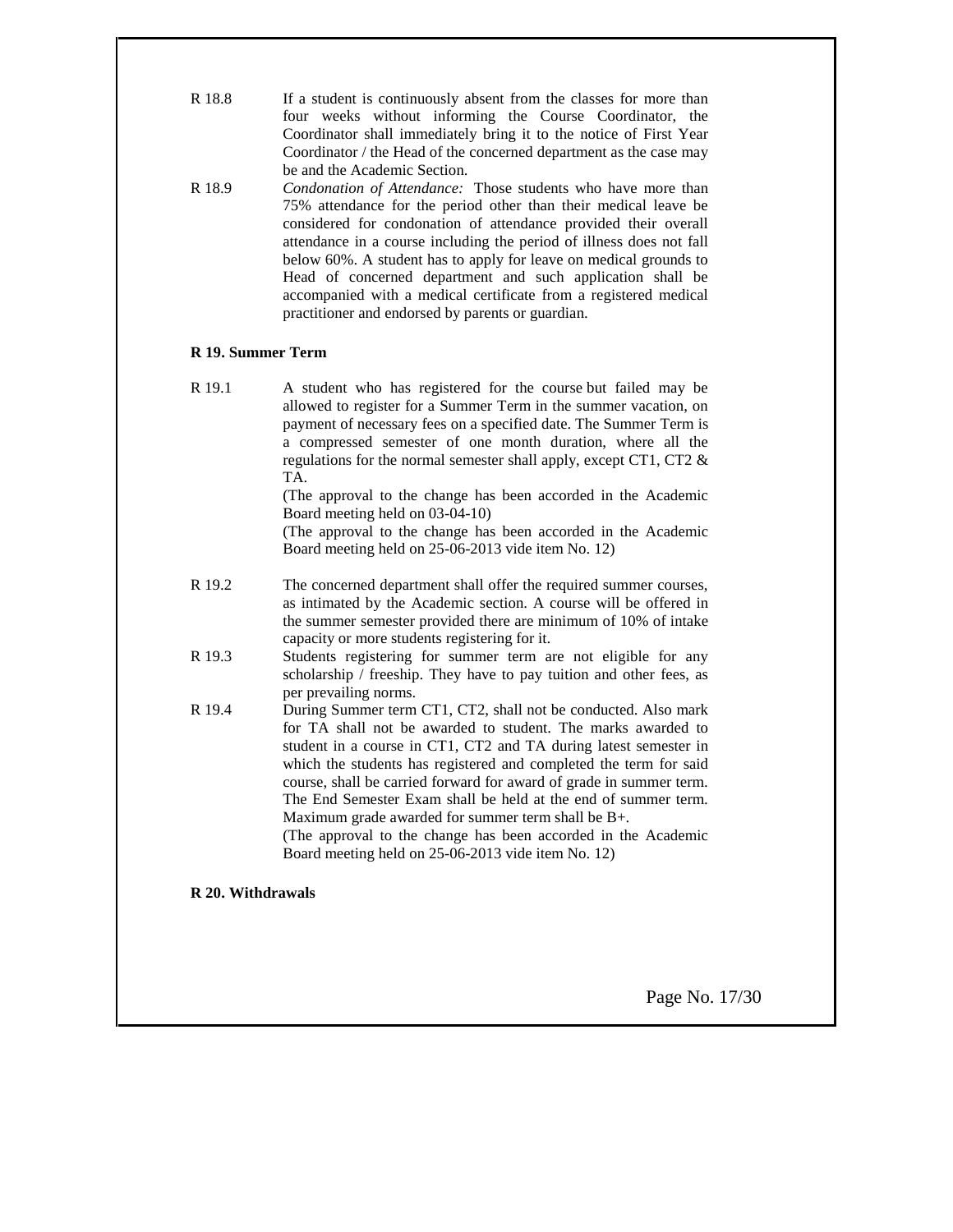| R 20.1 | Withdrawal on medical grounds/other very exceptional reasons may |
|--------|------------------------------------------------------------------|
|        | be permitted by APEC, subject to a maximum of two semesters      |
|        | during the students entire stay.                                 |

- R 20.2 A student who wants to withdraw from a course shall apply through the HOD to the Dean, Academics, on a prescribed form within one week from the end of the Test I Examination and it will be recorded in the registration record of the student and the concerned Course Coordinator will be informed about it. The student will be awarded a withdrawal grade 'W' at the end of the semester.
- R 20.3 In case a student is unable to attend classes for more than four weeks in a semester, he/she may apply to the Dean (Academics) through HOD for withdrawal from the semester, which shall mean withdrawal from all the registered courses in the semester. However, such application shall be made as early as possible and latest before the start of the End Semester Examination.
- R 20.4 In case the period of absence on medical grounds is more than fourteen working days during the semester, a student may apply for withdrawal from the semester, if he/she so desires. But, as per provisions of R 14.9, such an application must be made to the Dean (Academics) through HOD, as early as possible and latest before the beginning of End Semester Examination.

# **R 21. Examination Scheme**

The Academic Board will decide from time to time on the system of tests and examinations in each subject in each semester. The current practice is as follows:

- R 21.1 A student shall be evaluated for his / her academic performance in a course through Teacher's Assessment (tutorials, home assignments, term papers, field work, seminars, etc. as declared by the course coordinator), Class Test I / II, practical (Internal and external examination) and the End-Semester Examination, as applicable according to the guidelines formulated for this purpose.
- R 21.2 There will be two Class Tests during the semester each of 15 marks (1 Hour duration) in every theory course and Teachers Assessment of 10 marks.
- R 21.3 The Class Test I (25 % syllabus) will be conducted at the end of  $5<sup>th</sup>$  week and the Class Test II (25 % syllabus other than covered in Class Test I) shall be at the end of  $10<sup>th</sup>$  week of the semester.
- R 21.4 At the end of the semester there will be an End Semester Examination of 60 marks (minimum 2 Hours 30 min. duration or as prescribed and approved by concerned BOS) for every theory course and will cover the full syllabus of a course. The End Semester Examination shall be compulsory.

Page No. 18/30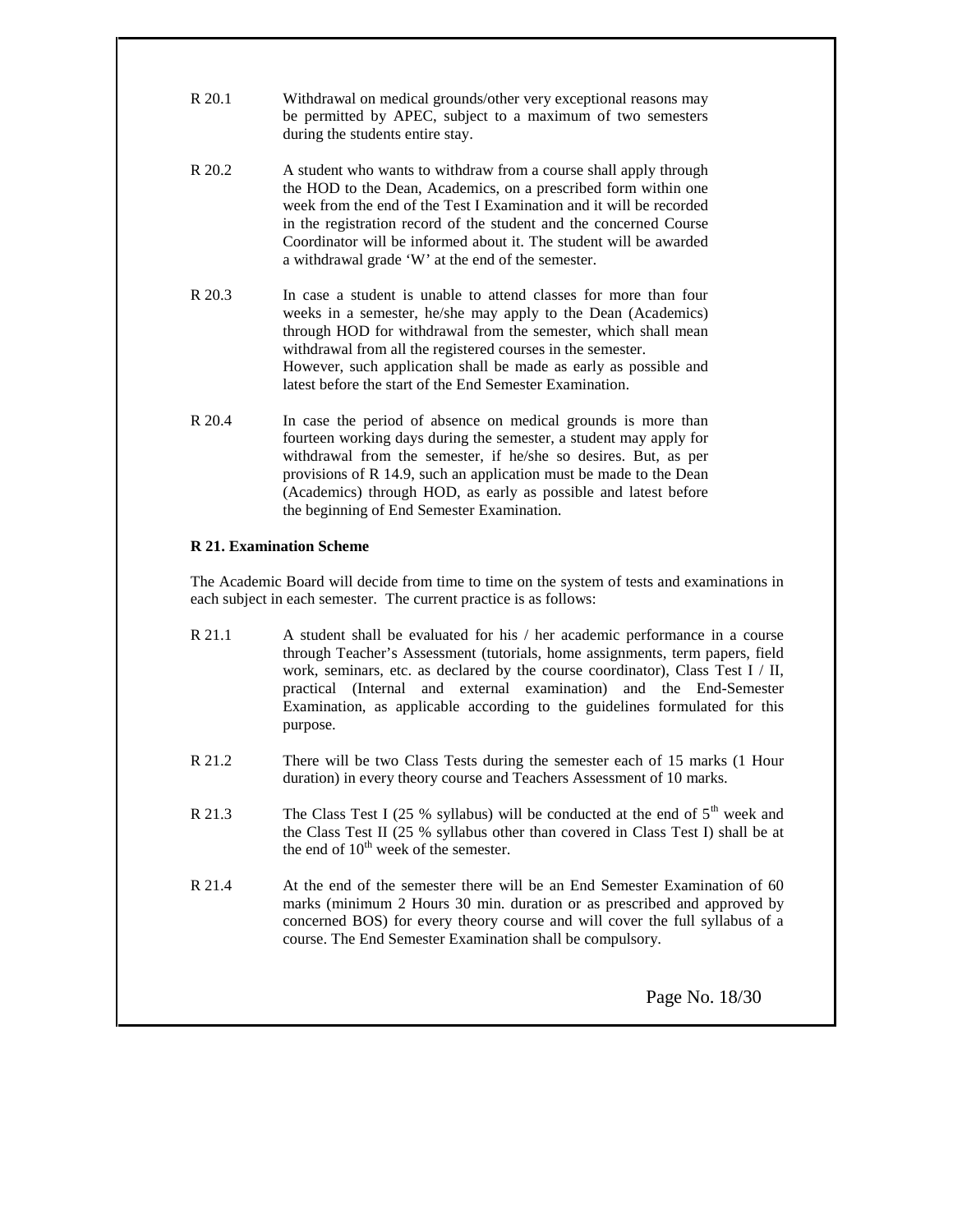| R 21.5 | The distribution of weightage for each component in syllabus shall be decided |  |  |  |
|--------|-------------------------------------------------------------------------------|--|--|--|
|        | and announced by the Course Coordinator at the beginning of the course,       |  |  |  |
|        | subject to such stipulations as are given in the scheme of Teaching and       |  |  |  |
|        | Examination for a given programme.                                            |  |  |  |

- R 21.6 Assessment of laboratory courses shall be based on continuous supervision of student's work, his/ her performance in viva-voce, quality of work, laboratory journal etc. However, the External Practical Exam shall be compulsory wherever applicable.
- R 21.7 The Seminar shall be evaluated through the quality of work carried out, the report submission and presentation(s).
- R 21.8 The project work shall be evaluated by midterm seminar(s), quality of work carried out, project report submission and the viva-voce examinations. The project reports of B. Tech. students who have not completed their course work be evaluated in that semester itself and the result sent in confidential to the respective Chairman, BOS. The result of the project work evaluation will be declared by the Chairman, BOS only after the successful completion of the courses by those students.
- R 21.9 The evaluation of performance in the summer semester will follow the same standards, when the course was offered last during a regular semester. The record copy of that evaluation including the statistical parameters will be provided to the Course Coordinator by the Chairman, BOS or the First Year Class Coordinator as the case may be. However, in no case the highest grade awarded will exceed B+.

# **R 22. The Grading System**

- R 22.1 For every course taken by a student he/she is assigned a grade based on his/her combined performance in all components of evaluation scheme of a course. The grade indicates a qualitative assessment of the student's performance and is associated with equivalent number called a grade point.
- R 22.2 The academic performance of a student shall be graded on a ten-point scale following guidelines given in Appendix-A. The letter grades and their equivalent grade points are listed in Table 2.
- R 22.3 The letter Grades (up to D only) awarded to a student in all the courses shall be converted into a SGPA and CGPA, to be calculated as given in Appendix  $- A$ .

# **R 23. Grade Moderation Committee**

Page No. 19/30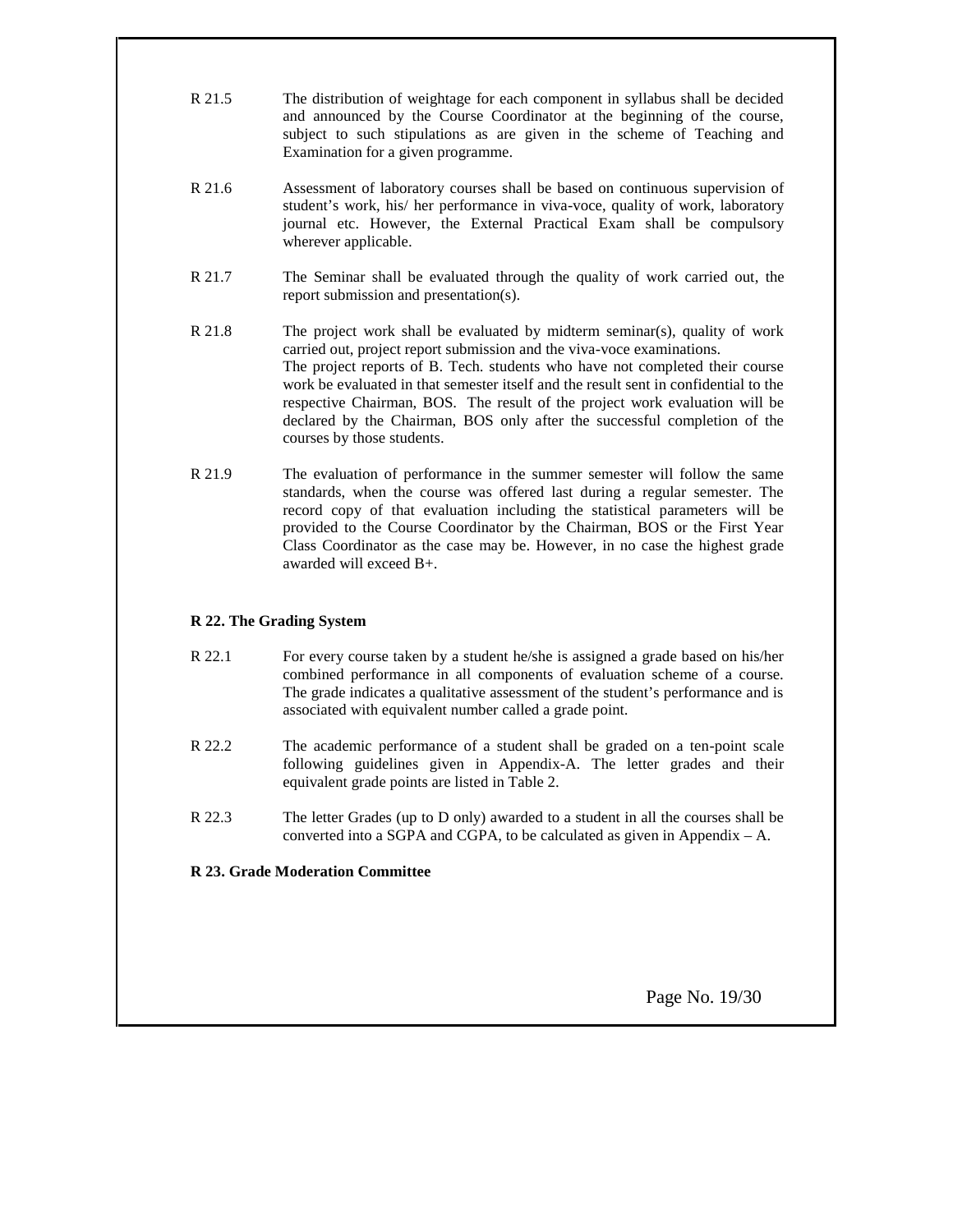- R 23.1 The Grade Moderation Committee for the courses except those for the first year shall be appointed semester wise by the Chairman, BOS. This committee shall be responsible for adherence to the guidelines for the award of grades and shall include all the concerned Course Coordinators. The Chairman, Grade Moderation Committee shall be responsible for the display of grades in the department and for forwarding the final grades to the Dean, Academic. The Chairman, Grade Moderation Committee shall also retain the record copies of the marks and the grades along with the statistical parameters for all the courses moderated and hand over a copy of the same to the Chairman, BOS.
- R 23.2 The Grade Moderation Committee for the first year shall consist of all the Course Coordinators of the courses offered to the first year students in a semester, with the First Year Class Coordinator as the Chairman. The Chairman, Grade Moderation Committee shall be responsible for the display of grades and for forwarding the final grades to the Dean, Academic. The Chairman, Grade Moderation Committee shall also retain the record copy of marks and grades along with the statistical parameters for all the courses moderated the committee.

#### R 24. **Revaluation of Answer Papers**

R 24.1 A course coordinator shall display the marks secured by every student within three days after concerned examination. He / she shall allow student to see the evaluated answer paper in class test I & II. In case of End Semester Examination if aggrieved, the student may apply to Head of Department / Chairman BOS within three days after display of marks for re-totaling / revaluation (in case of revaluation of End Semester Examination answer paper student shall pay fee of Rs. 200/- per course**).** The Chairman BOS will be central moderator at departmental level and shall forward such application(s) to Coordinator Valuation / Assessment. The coordinator Assessment will get approval to the appropriate examiner from the panel of examiner, from Chairman, E C. The examiner for re-valuation shall essentially be different than the first valuer of the answer sheet. Change in marks will be considered if there is a change greater than 5 % of prescribed total marks. When the change is found to be greater than 5 % and less than or equal to 15%, the changed marks shall be displayed by calculating average of marks allotted by both examiners.

If the change in marks after revaluation is found to be greater than 15% of prescribed total marks then the answer paper shall be reassessed by third examiner and changed marks shall be finalized by calculating average of closer marks allotted by two examiners.

This facility shall not be available after grades are finalized.

*( The approval to the Second Revision has been accorded in the `Academic Board meeting held on 26-08-10)*

*(The approval to the First Revision has been accorded in the Academic Board meeting held on 10-12-08 )*

**R 25. Award of Degree**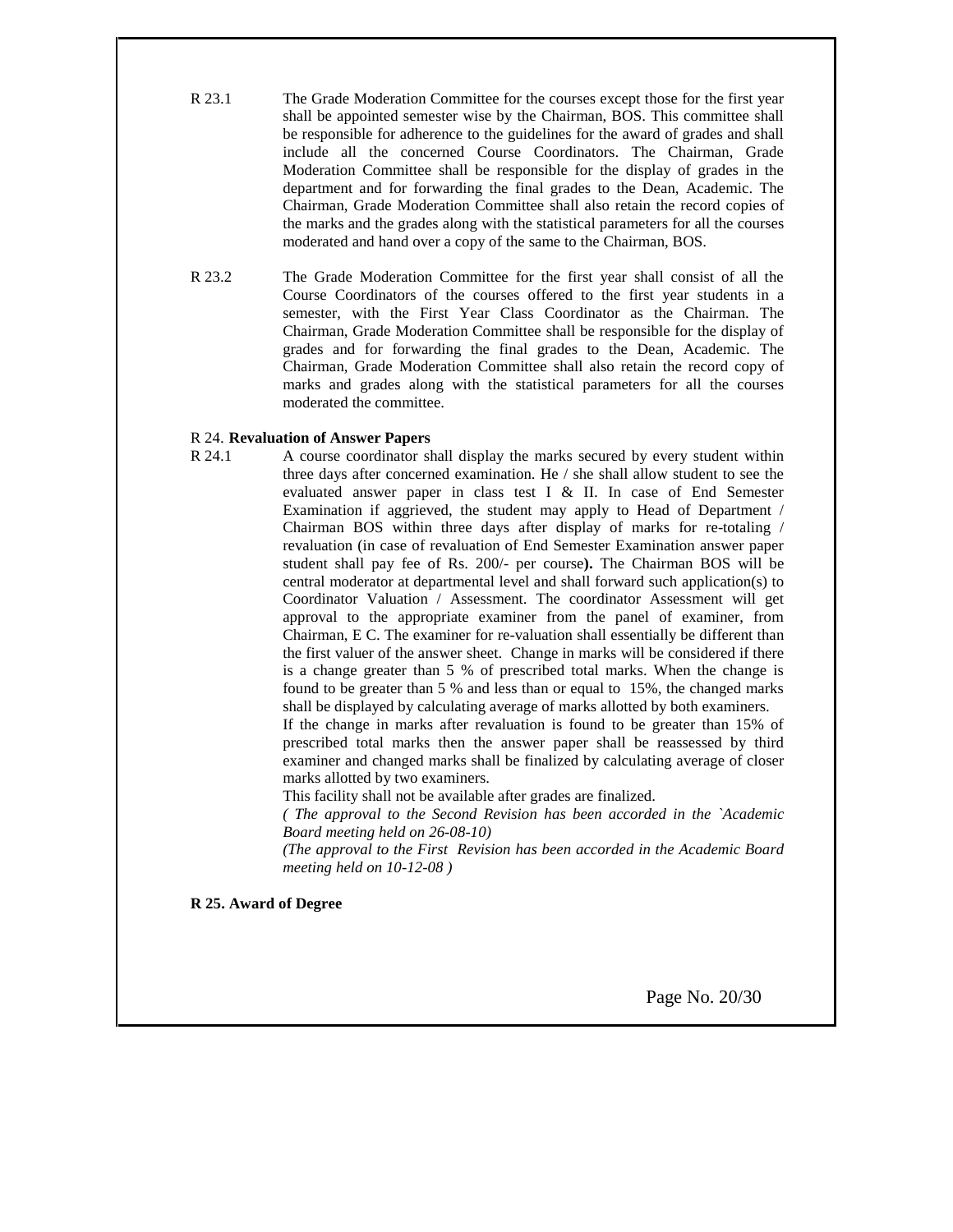R 25.1 The Degree shall be awarded by Sant Gadge Baba Amravati University, Amravati on the recommendation of Academic Board / Board.

# **R 26. Grade Card**

- R 26.1 The grade card issued at the end of the semester to each student will contain the following : a) the credits for each course registered for that semester; b)the letter grade obtained in each course c) the total number of credits earned by the student upto the end of that semester in each of the course. d) the SGPA and the CGPA.
- R 26.2 Grade card will not indicate class or division or rank.

# **R 27. Minimum Requirements for the Award of the Degree**

- R 27.1 The student should have taken and passed all the prescribed courses including seminar and projects under the general institutional and departmental requirements and the student should have paid all the Institute dues.
- R 27.2 The student should have satisfactorily fulfilled other requirements like NCC, NSS and CSP.
- R 27.3 The credits for the courses in which a student has obtained 'D' (minimum passing grade for a course) grade or higher shall be counted as credits earned by him/her. A student who has a minimum CGPA of 5.0 and earned a minimum number of credits as specified in the UG curriculum is eligible for the award of the degree.
- R 27.4 A student, who has earned the minimum credits required for a degree but fails to obtain the minimum specified CGPA for this purpose, shall take additional courses or repeat the courses mentioned in program till the minimum CGPA is attained subject to maximum duration of program as specified in R 28.1.
- R 27.5 A student should have obtained the eligibility certificate in the first year from Sant Gadge Baba Amravati University, Amravati.
- R 27.6 The student should have no case of indiscipline pending against him/her.

Page No. 21/30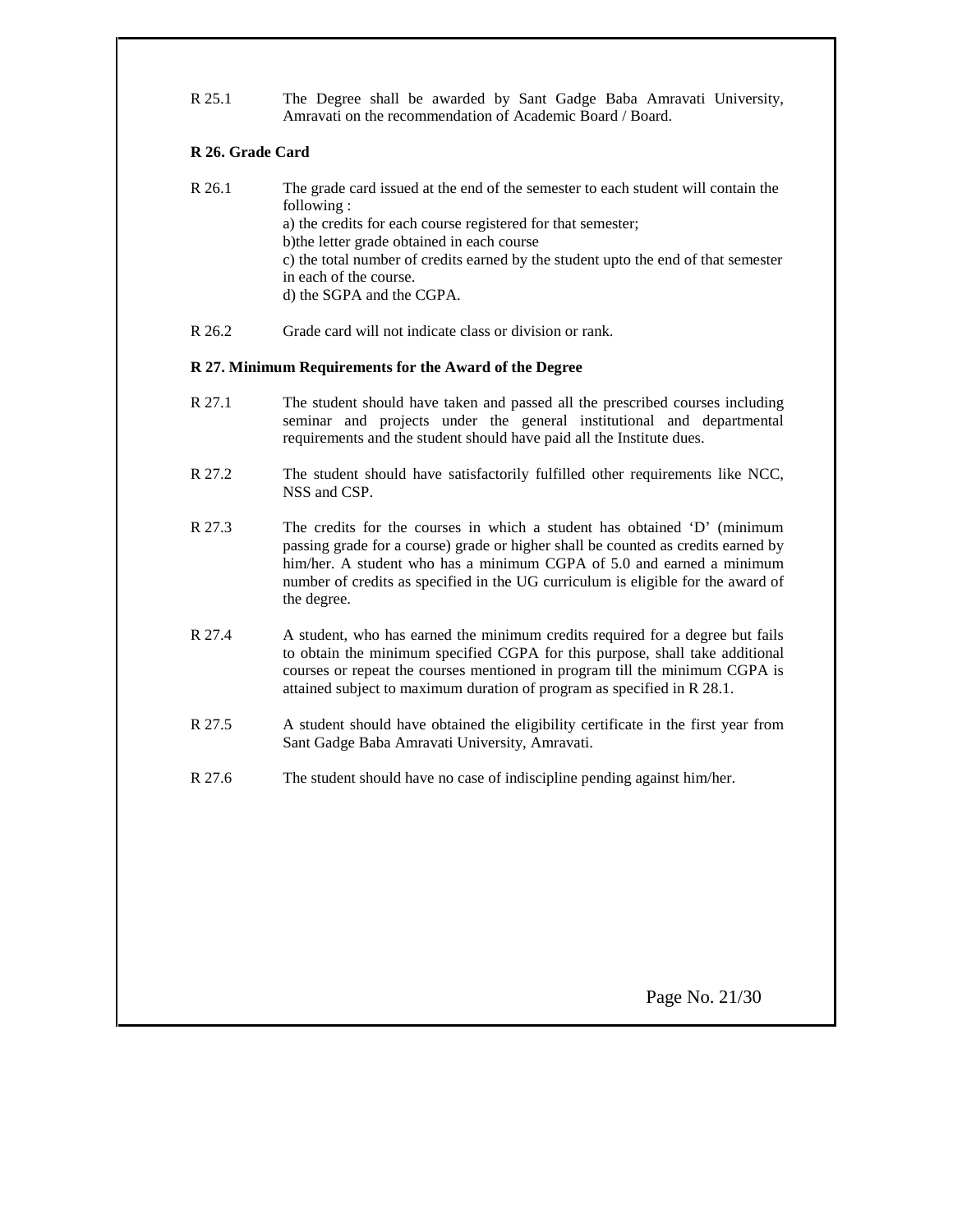R 27.7 The students with CGPA less than or equal to 7.0 shall be eligible for CGPA improvement after completion of B.Tech. programmes. They can register for additional theory courses only for once in the examinations of Summer, Summer Term, or Winter for improvement in CGPA. The maximum limit for theory courses to be registered for CGPA improvement will be 10. As per his/her choice, a student can select these courses from all the B.Tech. theory courses offered for the respective B.Tech Programme. In case if a student fails to improve CGPA, his/her earlier performance will be finally considered. The opportunity for improvement in CGPA shall be available to the students only up to one year from the year of passing their final Examination. For availing this facility, the student shall have to apply to the Principal/Director along with all the original documents showing the degree eligibility, through proper channel within one month of declaration of final results. The student may also submit an application for withdrawal of facility, if felt so before completion of one year. *(The approval to this addition has been accorded in the `Academic Board' meeting held on 17-06-11 as per item 5)*

## **R 28. Maximum Period for Completion of Programme**

R 28.1 The maximum duration for the UG programme is twelve semesters from the date of initial registration. While in case of lateral entry ( the student switching from University pattern to Autonomous patter as well as students transferred from other institutes also directly admitted second year students), The maximum duration for the completion of UG program shall be normal time period for completion of remaining B.Tech program from the date of initial registration plus four semesters. The maximum duration of the programme includes the period of withdrawal, absence and different kinds of leaves permissible to a students but it shall exclude the period of rustication of the student from the Institute. However, genuine cases on confirmation of valid reasons may be referred to Academic Board for extending this limit by additional one year.

> *(The approval to the change has been accorded in the Academic Board meeting held on 03-04-10 )*

#### **R 29. Award of Medals/ Scholarships**

- R 29.1 Awards available under excellent performances in sports, cultural, extra curricular, debate, etc. shall be given to the students as per prevailing norms.
- R 29.2 The award of scholarships / freeships and other benefits will be in accordance with rules framed by the Government of Maharashtra and Govt. of India.
- R 29.3 The award of merit scholarships / Medals, if any, to the students will be governed by the regulations framed by the Board / Academic Board from time to time.(Appendix 'F') *(The approval to the change has been accorded in the Academic Board meeting held on 03-04-10 )*

Page No. 22/30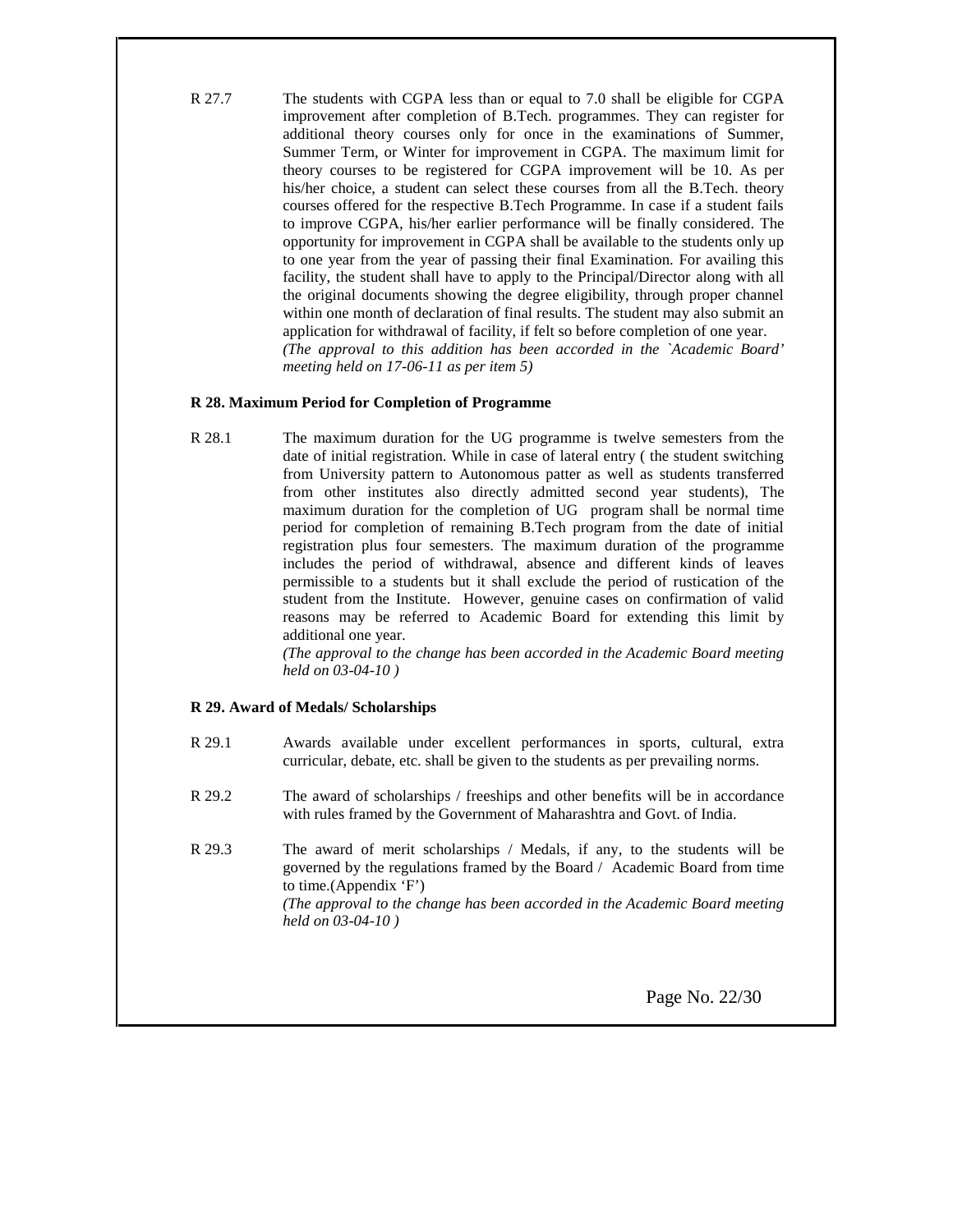#### **R 30. Interpretation of Regulations**

R 30.1 In case of any dispute, difference of opinion in interpretation of these regulations or any other matter not covered in these regulations, the decision of the Chairman, Academic Board shall be final and binding.

## **R 31. Academic Calendar**

R 31.1 The academic activities of the Institute are regulated by Academic Calendar approved by the Board on the recommendation of Academic Board from time to time and made available to the students / Faculty members and all other concerned in printed and / or electronics form. It is mandatory for students / Faculty to strictly adhere to the academic calendar for completion of academic activities.

# **R 32. Emergent Cases**

R 32.1 Notwithstanding anything contained in the above regulations, the Chairman of the Academic Board may, in emergent situations take action on behalf of the Academic Board as he deems appropriate and report it to the next meeting of the Academic Board for its approval.

## **R 33. Power to Modify**

R 33.1 Notwithstanding all that has been stated above, the Academic Board has the right to modify any of the above regulations from time to time.

# **TABLE-1: UG PROGRAMMES LEADING TO BACHELOR'S DEGREE**

| <b>Branch</b>                      | <b>Degree</b>                              | Code      |
|------------------------------------|--------------------------------------------|-----------|
| Civil Engineering                  | B. Tech. (Civil Engineering)               | <b>CE</b> |
| Computer Science & Engineering     | B. Tech. (Computer Science & Engineering)  | <b>CS</b> |
| <b>Electrical Engineering</b>      | B. Tech. (Electrical Engineering)          | EE        |
| Electronics & Telecommunication    | B. Tech. (Electronics & Telecommunication) | ET        |
| <b>Information Technology</b>      | B. Tech. (Information Technology)          | IТ        |
| <b>Instrumentation Engineering</b> | B. Tech. (Instrumentation Engineering)     | IN        |
| Mechanical Engineering             | B. Tech. (Mechanical Engineering)          | <b>ME</b> |

# **TABLE 2: STRUCTURE OF GRADING OF ACADEMIC PERFORMANCE**

Page No. 23/30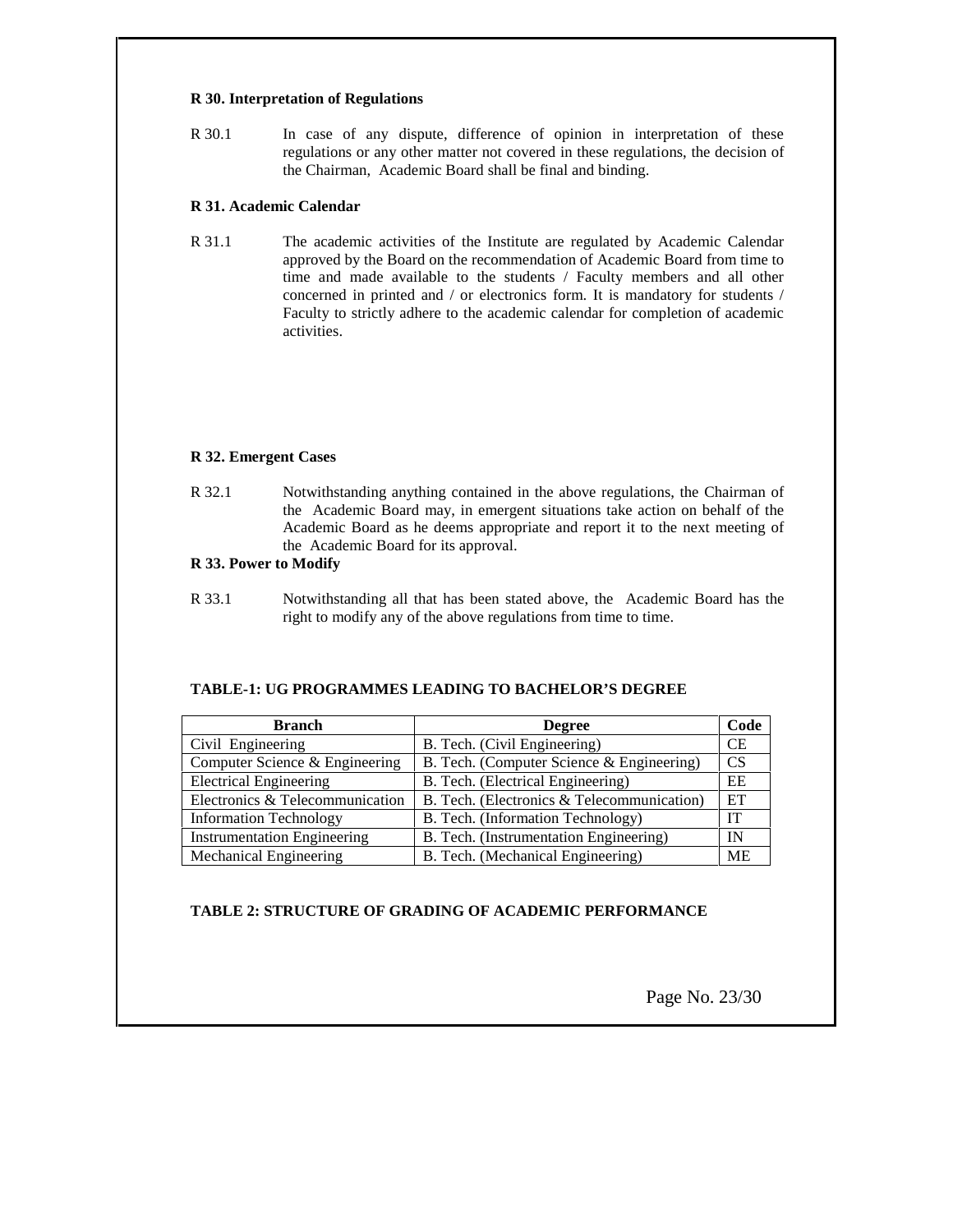| <b>Academic Performance</b>          | <b>Grades</b> | <b>Grade Points</b>               |
|--------------------------------------|---------------|-----------------------------------|
| Outstanding                          | $A+$          | 10                                |
| Excellent                            | A             | 9                                 |
| Very Good                            | $B+$          | 8                                 |
| Good                                 | B             |                                   |
| Average                              | C             | h                                 |
| Marginal                             |               |                                   |
| Poor                                 | F             |                                   |
| Incomplete                           |               | Subsequently to be changed into   |
|                                      |               | pass ( $D$ to $B+$ ) or $F$ grade |
| Withdrawal                           | W             |                                   |
| Non Completion of course requirement | Z             |                                   |
| Extension (in projects only)         | X             |                                   |

*(The approval to the change has been accorded in the Academic Board meeting held on 17.06.2011 vide Item no. 27)*

Explanation:

#### **'F' Grade**

- The 'F' grade denotes poor performance.
- A student has to repeat all compulsory (core) courses in which she / he obtains 'F' grade, until a passing grade is obtained. Student has to repeat the course in summer term or as per provisions of R 14.9 or whenever the regular course is offered by the department.
- For the elective courses in which 'F' grade has been obtained, the student may take the same course or any other course from the same elective group.
- Further, 'F' grades secured in any courses stay permanently on the grade card. Repeated failure in a course shall reflect in the form of multiple "F".

*(The approval to the change has been accorded in the Senate meeting held on 20th June 2007 vide Item no.2 )*

#### **'I' Grade**

This grade indicates an 'Incomplete' course requirements due to absence in End Semester Examination. The grade is required to be converted into a regular letter grade as per provisions in R 18.5.

# **'W' Grade**

This refers to withdrawal from the course as per provisions in R 20.

## **'X' Grade**

This grade is awarded for incomplete Project work and will be converted to a regular grade on the completion of the Project work and its evaluation.

#### **'Z' Grade**

This grade stands for registration cancelled for non-completion of course requirement.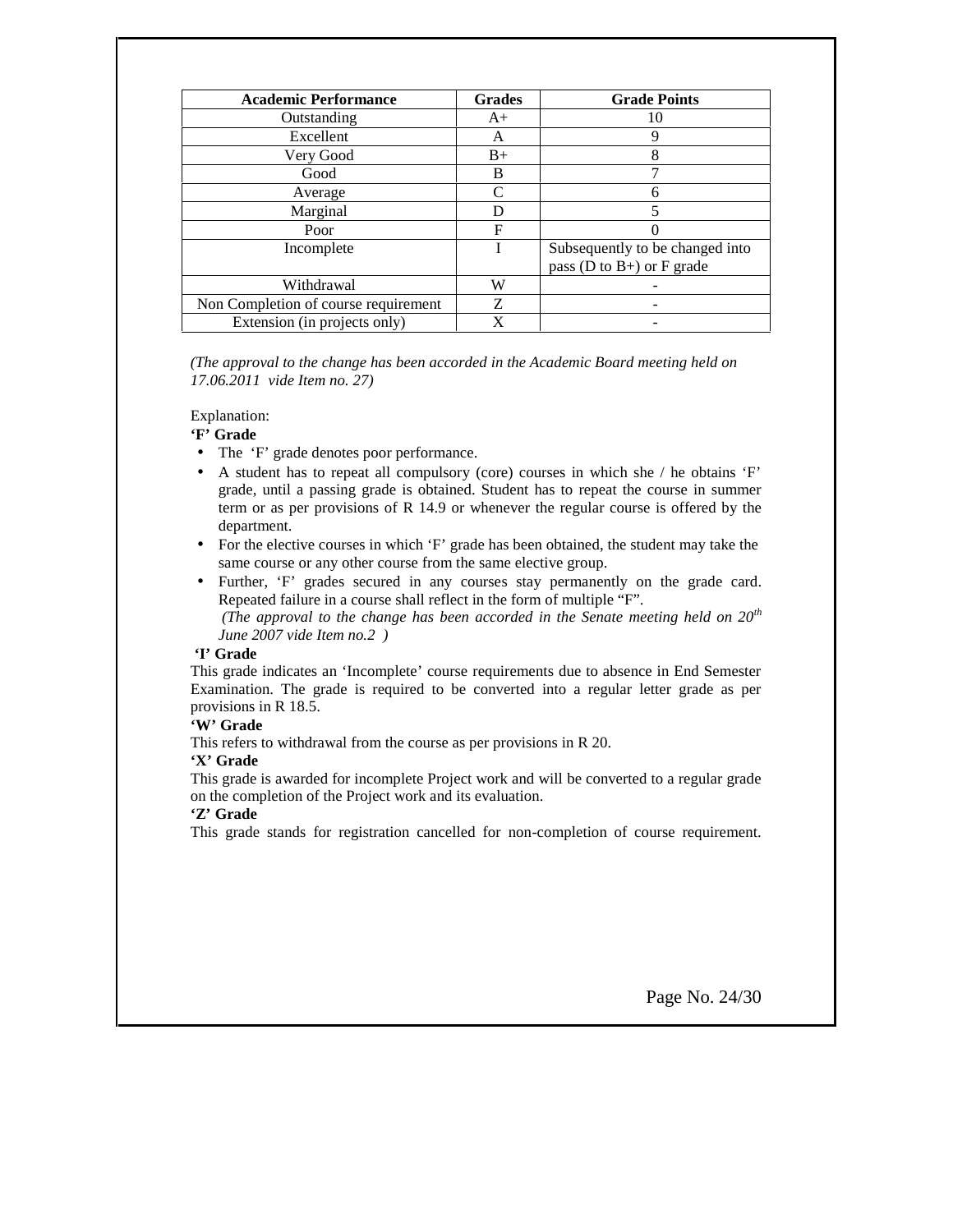# **Appendix-A:**

#### **Performance Indices**

#### **(i) Calculation of Semester Grade Point Average (SGPA)**

The performance of a student in a semester is indicated by a number called SGPA. The SGPA is the weighted average of the grade points obtained in all the courses registered by the student during the semester.



Where,

•  $C_i$  = The number of credits offered in the i<sup>th</sup> course of a semester for which SGPA is to be calculated

*(The approval to the change has been accorded in the Senate meeting held on 20th June 2007 vide Item no.2 )*

 $p_i$  = Grade Point earned in the i<sup>th</sup> course

 $i = 1,2,...,\ldots$ , n represent the number of courses in which a student is registered in the concerned semester

The SGPA is rounded upto two decimal places.

## **(ii) Calculation of Cumulative Grade Point Average (CGPA)**

Up-to-date assessment of the overall performance of a student from the time of his first registration is obtained by calculating a number called CGPA, which is weighted average of the grade points obtained in all the courses registered by the student since he entered the Institute.

$$
CGPA = \frac{\sum_{j=1}^{m} C_j p_j}{\sum_{j=1}^{m} C_j}
$$

Where,

•  $C_j$  = The number of credits offered in the j<sup>th</sup> course up to the semester for which CGPA is to be calculated

*(The approval to the change has been accorded in the Senate meeting held on 20th June 2007 vide Item no.2 )*

 $p_i$  = Grade point earned in the j<sup>th</sup> course. A letter grade lower than D in a course shall not be taken into consideration for calculation of CGPA

 $j = 1,2,......,$  m represent the number of courses in which a student is registered up to the semester for which the CGPA is to be calculated

The CGPA is also rounded upto two decimal places.

Page No. 25/30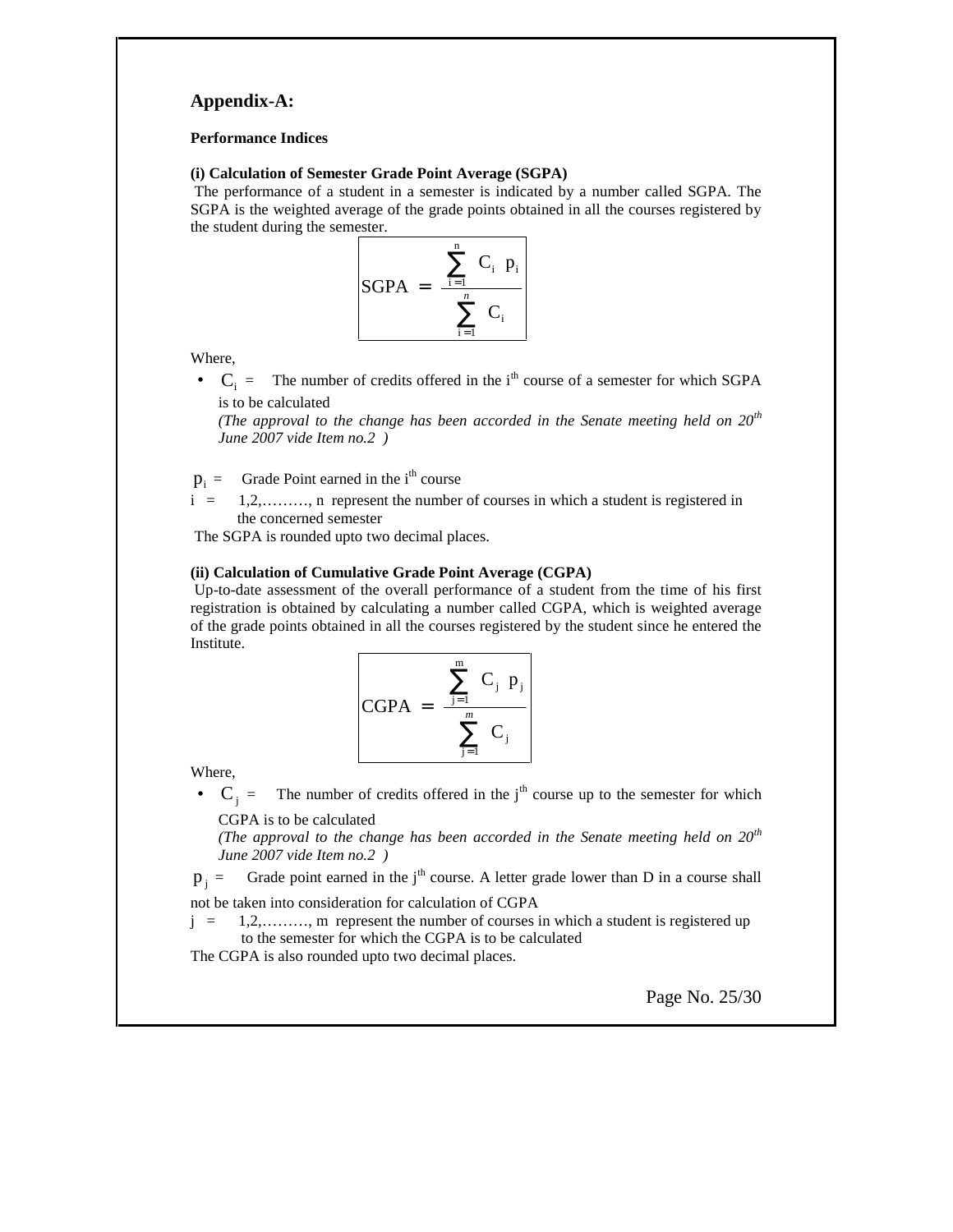#### **Appendix-B**

#### **Guidelines for the Award of Grades**

The following are the general guidelines for the award of grades:

- (i) For each student, evaluation in different components of a course shall be done in absolute marks considering the weightage in scheme.
- (ii) The marks of various components shall be added to get total marks secured on a 100-points scale. The rounding off shall be done on the higher side.
- (iii) For less than 15 students in a course, the grades shall be awarded on the basis of natural cut-off in the absolute marks (Appendix D).
- (iv) For 15 and more number of students in a course, the statistical method shall be used for the award of grades with or without marginal adjustment for natural cut-off. The salient features of statistical method are given in Appendix-E. *(The approval to the change has been accorded in the Academic Board meeting held on 03-04-10 )*
- (v) *Deleted (The approval to deletion has been accorded in the Academic Board meeting held on 03-04-10 )*
- (vi) A+ (A Plus) grade shall not be awarded for percentage of marks less than 80 under any circumstances. There shall not be more than 10% (rounded off to integer value)  $A + grade$  in any course.
- (vii) D grade shall not be awarded for percentage of marks less than 40 in any case. Still further, no student having 40% or more marks shall be awarded failing grade of F.
- (viii) The overall distribution of different grades shall be as indicated in the statistical distribution to the extent possible. (Appendix  $- E$ )
- (ix) The provisional grades shall be awarded by the Course Coordination Committee / Course coordinator of the course. The grades shall be finalized within ten days after the End Semester Examination. The course coordinator shall have full responsibility for this purpose.
- (x) The grades so awarded shall be moderated by a Grade Moderation committee for that semester of the department. This committee will finalize the grades and display a copy of the grades awarded on the Notice board of the Department. All the final grades shall be communicated to the Dean, Academics within three days from the date of display of grades.
- (xi) The procedures for evaluation and award of grades for project, training, seminar and group discussion shall be decided by the respective DFB.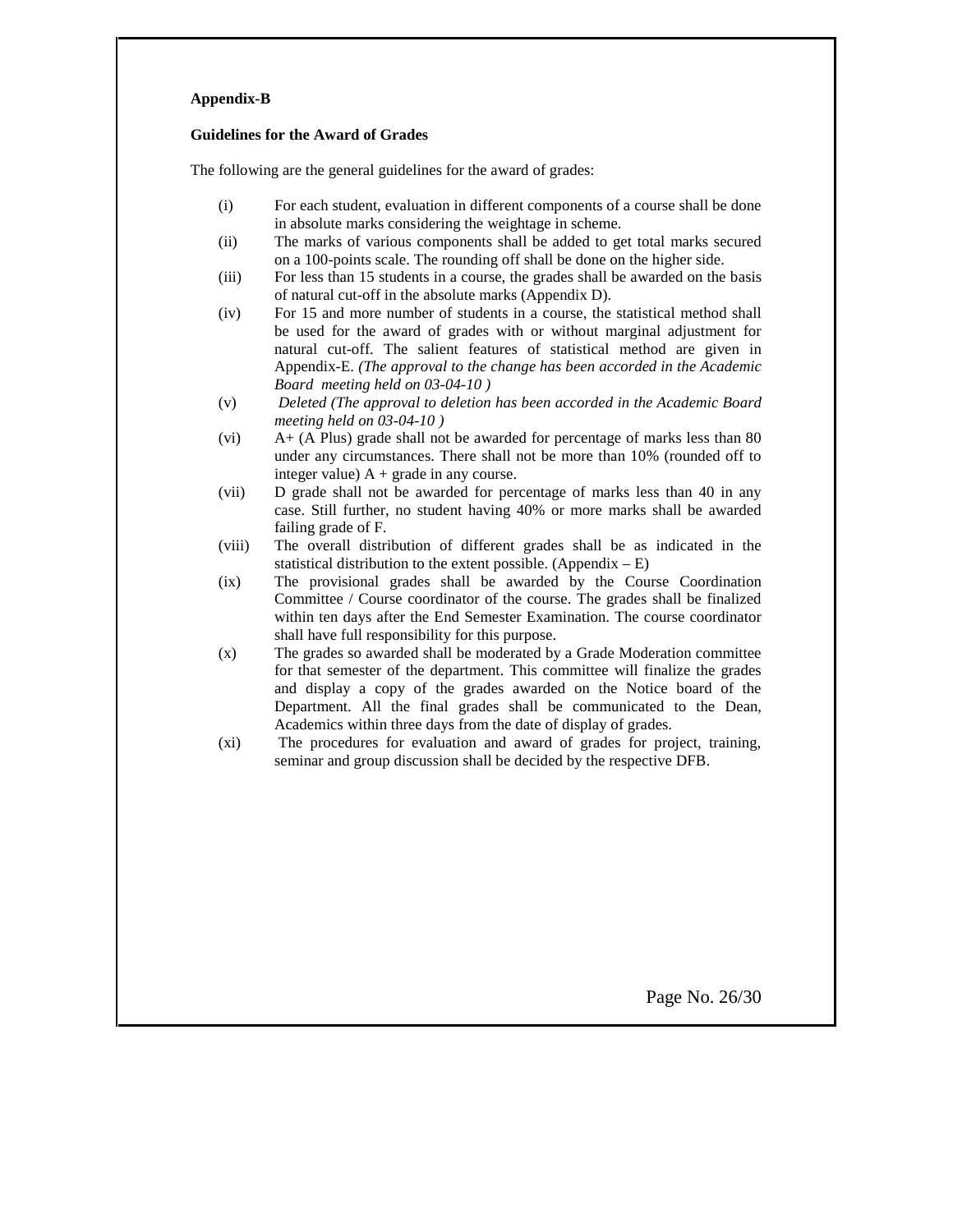#### **Appendix-C**

#### **Project Evaluation**

- Every student has to undertake a project of professional interest. The project may be related to a theoretical analysis, an experimental investigation, a proto-type design, a new correlation and analysis of data, fabrication and setup of new equipment. The Project Co-ordinator appointed by the department normally assigns the project towards the end of the pre-final year and the work is done uniformly during both the semesters of the final year.
- The registration for the project work is normally in two stages, each spread over a semester. At the end of the first stage, the student is required to submit preliminary report of his work by a prescribed date to the Coordinator and present it to a Panel of Examiners. The second stage of the work is continued in the following semester.
- The final project report should be submitted by the prescribed date. A panel of examiners evaluates the report and an oral examination is conducted after the End Semester Examination. The assessment of the project work is done on the following basis. The preliminary presentation  $(1<sup>st</sup> stage)$  carried 25% of the total weightage. Another 25% weightage is given for the initiative, interest, effort and regularity shown by the student. The remaining 50% weightage is assigned to the oral examination conducted by the Panel of Examiners.
- Submission of the project cannot be postponed beyond the date specified in the calendar. If the project cannot be completed due to valid reasons, the course can be dropped in consultation with the project co-coordinator and the guide on or before the last date for dropping of courses. Re-registration for the same is required in the following semester in which it should be completed.
- Students who do not drop the project in time and do not submit the project report for assessment by the due date, will be temporarily awarded 'I' grade at the time of finalization of grades. The 'I' grade will be converted to a performance grade not higher that B+ when these students submit their reports and undergo the oral examination. Thus such students will be entitled only to the grades B+, B, C, and D after the oral assessment. Further, if such late reports are not submitted, one week before the registration of next semester, the 'I' grade will be automatically converted to 'F'.

#### *(The approval to the change has been accorded in the Academic Board meeting held on 17.06.2011 vide Item no. 27)*

- Although no specific letter grade is given at the end of the first stage assessment of the Project, those students who do not submit the first stage reports for assessment in time or those who fail the first stage viva-voce assessment will be required to re-register for the first stage in the following semester. Students who obtain F in the final (second stage) assessment will be required to re-register for the second stage.
- Student should submit 3 hardbound typed copies of Project Report. A student who is unable to complete his/her Project may be awarded 'X' grade and he/she will be required to register for the next Semester and pay the fees under following circumstances:

(a) Exceptional circumstances beyond student's / supervisor control

- (b) Medical grounds
- (c) Technical reasons/grounds such as the equipment not being available.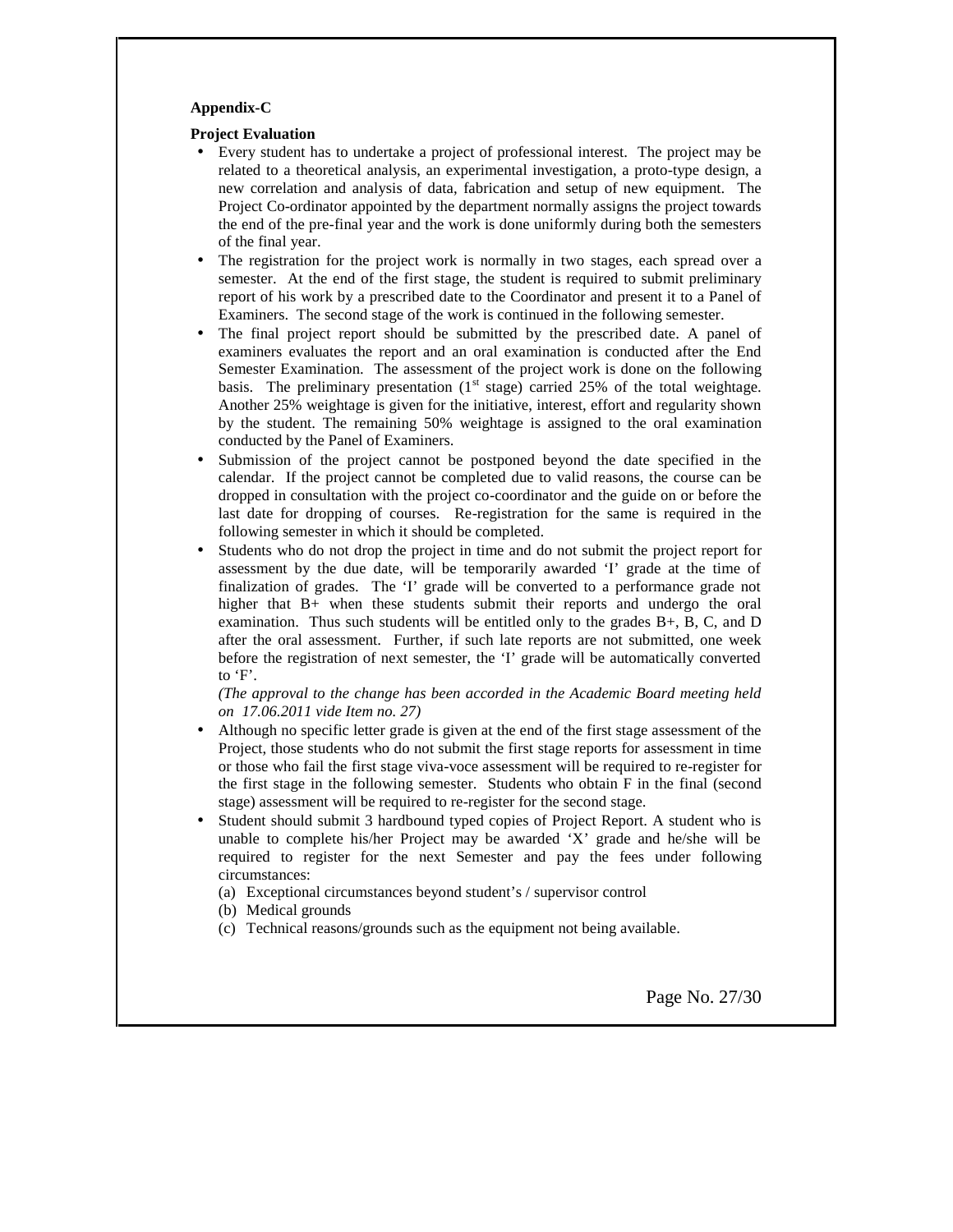# **Appendix-D Award of Grade Based on Absolute Marks System**

The award of grades based on absolute marks out of 100 shall be made as follows:

| <b>RANGE</b> | <b>GRADE</b> |
|--------------|--------------|
| <b>MARKS</b> |              |
| 81-100       | $A+$         |
| 73-80        | А            |
| 65-72        | $B+$         |
| 57-64        | в            |
| 49-56        | C            |
| 18           | D            |

*(The approval to the change has been accorded by Chairman, Academic Board. Post facto approval to the change shall be obtained in ensuing Academic Board meeting) (The approval to the Revision has been accorded in the Academic Board meeting held on 19th January 2013 vide Item no.6)*

## **Appendix – E**

#### **Statistical Method (Relative Grading) for the Award of Grades**

For the award of grades in a course, all component-wise evaluation shall be done in marks. The marks of different components viz. Class Test Examinations (CT), End-Semester- Examination (ESA), Teacher's Assessment (TA), Practical Assessment, etc. would be reduced to relative weightage of each component as approved by the Academic Board and added. Marks so obtained would be converted to grades following the guidelines given below:

Award of Grades-

Grade A+ absolute grade only 10 % or less number of students securing A+ grade and they should have  $\geq 80\%$  marks.

Grade \*F absolute Grade for less than 40 % marks.

In this case the procedure for estimating A-D grades shall be as follows

- Select number of students for A+ grades
- $K_1 = ($  minimum marks of 'A+'-1), if no A+ grade offered then consider maximum marks secured.
- $K_6 = 40$ , C=(K<sub>1</sub>- K<sub>6</sub>)/5, K<sub>2</sub>= K<sub>1</sub>-C, K<sub>3</sub>= K<sub>2</sub>-C, K<sub>4</sub>= K<sub>3</sub>-C, K<sub>5</sub>= K<sub>4</sub>-C.

| <b>GRADE</b> | <b>Corresponding Marks</b> |
|--------------|----------------------------|
| $A+$         | $>K_1$                     |
|              | $\rm K_2$                  |
| B+           | $K_3$                      |
| в            |                            |
| $\subset$    | $K_5$                      |
|              |                            |
|              |                            |

If more than 50% students failed in a particular subject due to unseemly paper and other reasons and also justified and recommended by BoS and if Approved by the Examination committee then grade F shall correspond to Less than 35% marks in this case  $K_6 = 35$  and other K values shall be estimated accordingly.

Page No. 28/30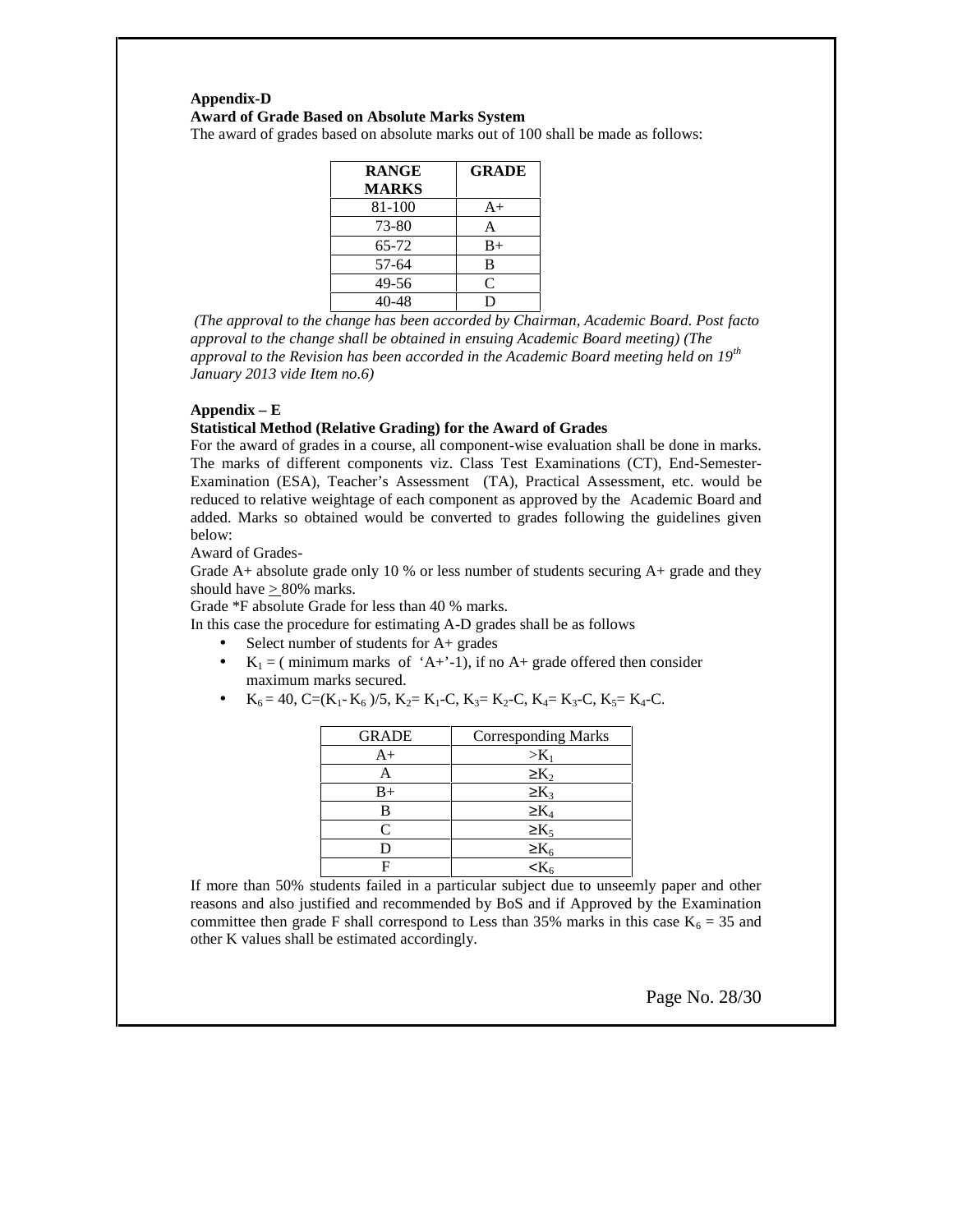*(The approval to the Second Revision has been accorded in the Academic Board meeting held on 17.06.2011 vide Item no. 27)*

*(The approval to the First Revision has been accorded in the Senate meeting held on 20th June 2007 vide Item no.2)*

Page No. 29/30